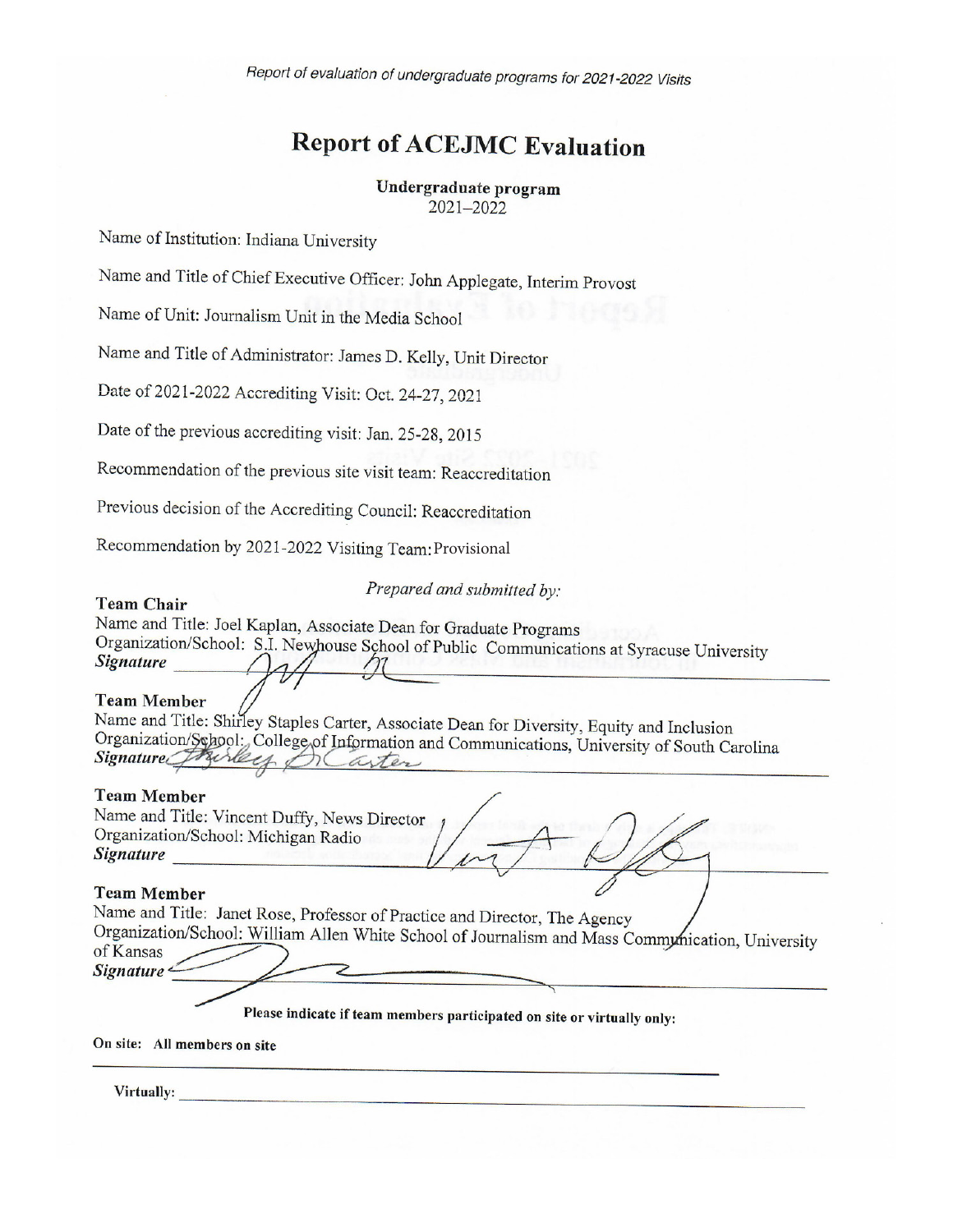*Report of evaluation of undergraduate programs for 2021-2022 Visits* 

# **PART I: General Information**

**Name of Institution:** Indiana University

**Name of Unit:** Journalism Unit

Year of Visit: 2020-2021, postponed to 2021-2022

# **1. Check regional association by which the institution now is accredited.**

- Middle States Association of Colleges and Schools
- New England Association of Schools and Colleges
- $\overline{X}$  North Central Association of Colleges and Schools
- \_\_\_ Northwest Association of Schools and Colleges
- Southern Association of Colleges and Schools
- \_\_\_ Western Association of Schools and Colleges

*If the unit seeking accreditation is located outside the United States, provide the name(s) of the appropriate recognition or accreditation entities:* 

# **2. Indicate the institution's type of control; check more than one if necessary.**

Private \_X\_ Public Other (specify)

#### **3. Provide assurance that the institution has legal authorization to provide education beyond the secondary level in your state. It is not necessary to include entire authorizing documents. Public institutions may cite legislative acts; private institutions may cite charters or other authorizing documents.**

The creators of Indiana's first constitution in 1816 mandated that the General Assembly provide, by law, for a general system of education, including a state university where "tuition shall be gratis, and equally open to all." The bill was signed in January 1820. The university was known as Indiana Seminary and opened in 1824. In 1828, it was renamed Indiana College and offered a broader range of courses. In 1838, the college was renamed Indiana University. Its new charter called for departments of law and medicine. The 1838 General Assembly statue declared: "There shall be, and hereby is created and established, a university adjacent to the town of Bloomington, in the county of Monroe, for the education of youth in the American, learned and foreign languages, the useful arts, sciences (including law and medicine) and literature, to be known by the name and style of the 'Indiana University,' and to be governed and regulated as hereinafter directed."

#### **4. Has the journalism/mass communications unit been evaluated previously by the Accrediting Council on Education in Journalism and Mass Communications?**

 $X$ <sup> $Y$ es</sup>  $\overline{N}$ If yes, give the date of the last accrediting visit: January 2015

# **5. When was the unit or sequences within the unit first accredited by ACEJMC?** 1948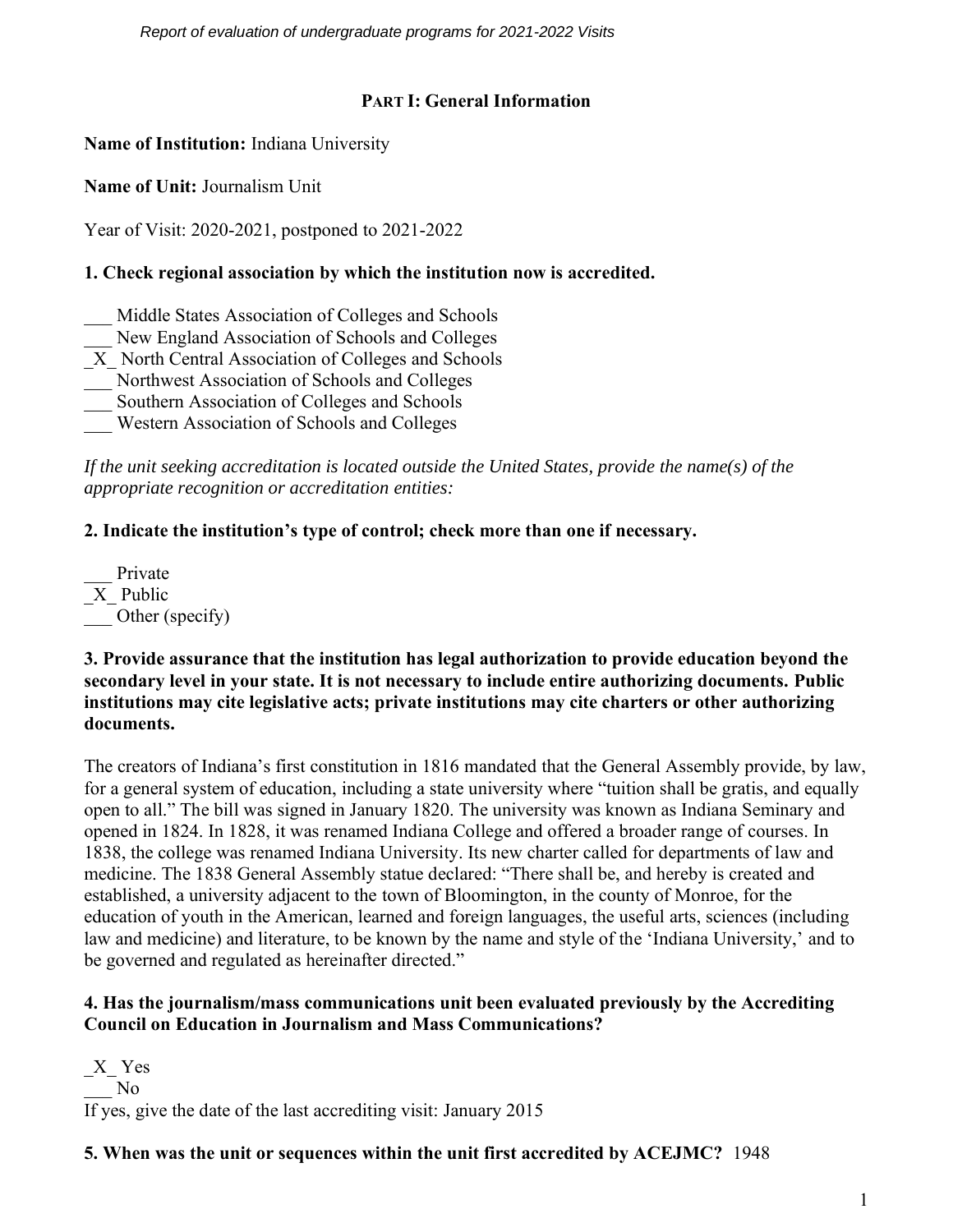# **6. Provide the unit's mission statement. Statement should give date of adoption and/or last revision.**

The Educational Mission of the Journalism Unit is to foster critical thinking about media institutions and diverse domestic and global audiences, encourage ethics in an international environment, and develop skills in our students for journalism, public relations and other media professions.

This mission is both academic and professional; it is about learning, teaching and doing as informed by our core values of excellence, innovation, diversity, integrity and social responsibility.

We are committed to supporting high-caliber scholarly research and creative activity in journalism, public relations and other forms of public communication, to liberal arts education, and to professional practice in media work.

Statement is part of the IU Journalism Five-year strategic plan.pdf

# **7. What are the type and length of terms?**

Semesters of  $16$  weeks Quarters of \_\_\_\_\_ weeks Summer sessions of \_varied\_ weeks Intersessions of \_\_\_\_\_ weeks

# **8. Check the programs offered in journalism/mass communications:**

\_X\_ Bachelor's degree X Master's degree \_X\_ Ph.D. degree

# **9. List the specific undergraduate degrees as well as the majors or sequences being reviewed by ACEJMC. \*Indicate online degrees.**

Bachelor of Arts in Journalism

# **10. Credit hours required by the university for an undergraduate degree: (Specify semester-hour or quarter-hour credit.)**

120 semester credit hours

# **11. Give the number of credit hours students may earn for internship experience. (Specify semester-hour or quarter-hour credit.)**

1 to 3 credits per internship; up to 6 credits in internship may count within the 120-hour total.

#### **12. List each professional journalism or mass communications sequence or specialty offered and give the name of the person in charge.**

| Name of Sequence or Specialty            | Person in Charge |
|------------------------------------------|------------------|
| News Reporting $&$ Editing concentration | Elaine Monaghan  |
| <b>Public Relations concentration</b>    | Nick Browning    |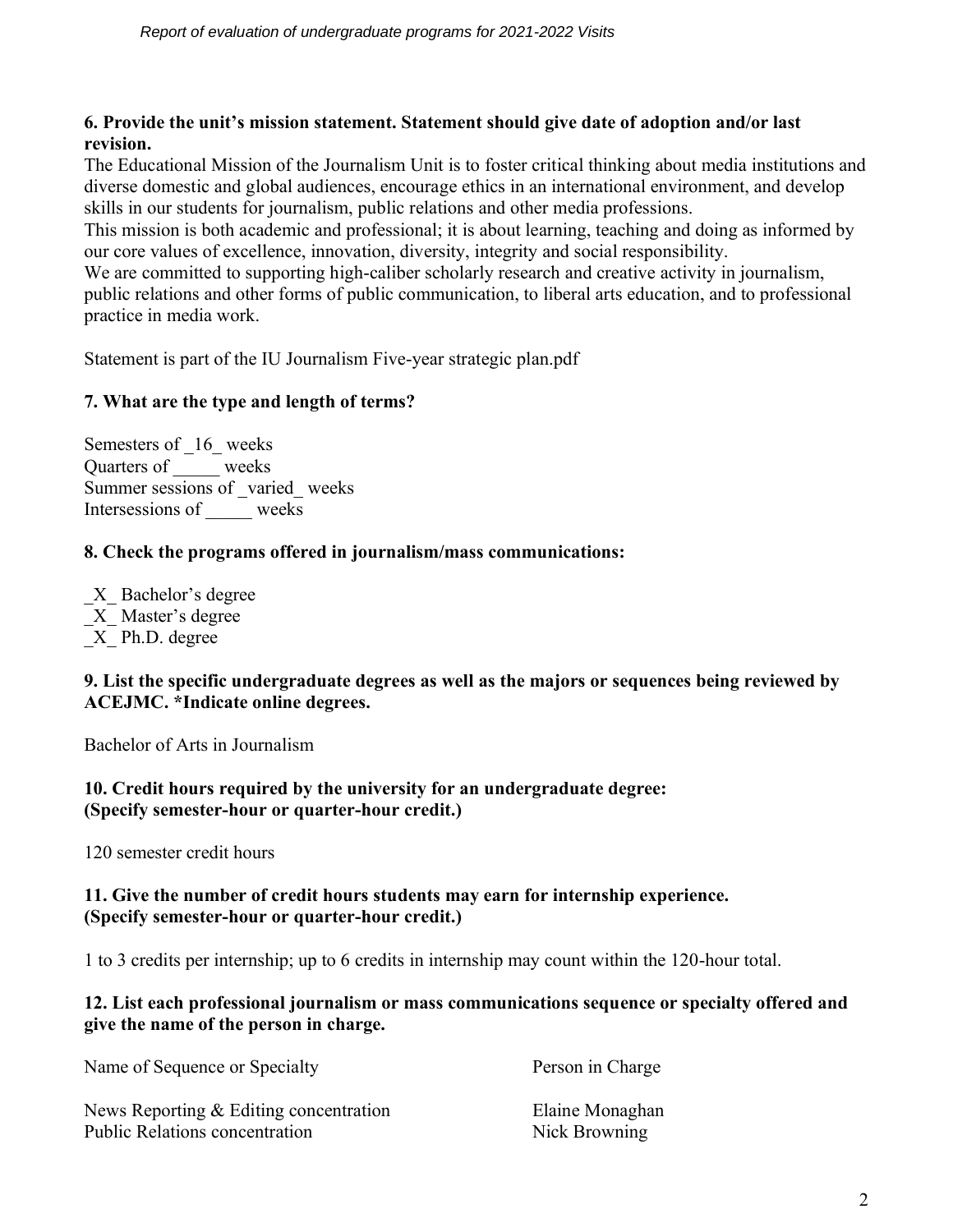## **13. Number of full-time students enrolled in the institution:**

In Fall 2019, there were 33,084 undergraduate students enrolled at Indiana University-Bloomington. There were 32,986 in Fall 2020 and 34,253 in Fall 2021.

#### **14. Number of undergraduate majors in the accredited unit, by sequence and total (if the unit has pre-major students, list them as a single total):**

| Name of Sequence or Specialty            | Undergraduate majors in 2019 |
|------------------------------------------|------------------------------|
| News Reporting $&$ Editing concentration | 219                          |
| <b>Public Relations concentration</b>    | 189                          |
| Pre-majors                               | <u>73</u>                    |
| Total                                    | 483                          |
| Name of Sequence or Specialty            | Undergraduate majors in 2020 |
| News Reporting $&$ Editing concentration | 211                          |
| <b>Public Relations concentration</b>    | 208                          |
| Pre-majors                               | <u>_50</u>                   |
| Total                                    | 469                          |

**15. Number of students in each section of all skills courses (newswriting, reporting, editing, photography, advertising copy, broadcast news, public relations writing, etc.). List enrollment by section for the term during which the visit will occur and the preceding term. Include a separate list for online skills courses, which also must meet the 20-1 ratio. (The Council has ruled that campaigns courses are exempt from the 20-1 ratio.)**

| Spring 2021       | section | course name                           | enrolled |
|-------------------|---------|---------------------------------------|----------|
| <b>MSCH-H 225</b> | 5926    | EPS Reporting, Writing, and Editing I | 16       |
| <b>MSCH-C 225</b> | 34899   | Reporting, Writing, and Editing I     | 14       |
| <b>MSCH-C 225</b> | 7971    | Reporting, Writing, and Editing I     | 18       |
| <b>MSCH-C 225</b> | 13750   | Reporting, Writing, and Editing I     | 18       |
| <b>MSCH-C 225</b> | 7972    | Reporting, Writing, and Editing I     | 17       |
| <b>MSCH-C 225</b> | 7973    | Reporting, Writing, and Editing I     | 16       |
| <b>MSCH-C 225</b> | 7974    | Reporting, Writing, and Editing I     | 18       |
| <b>MSCH-C 225</b> | 7975    | Reporting, Writing, and Editing I     | 18       |
| <b>MSCH-C 225</b> | 38775   | Reporting, Writing, and Editing I     | 18       |
| <b>MSCH-C 225</b> | 38776   | Reporting, Writing, and Editing I     | 18       |
| <b>MSCH-C 226</b> |         | Visual Communication (skills labs)    |          |
|                   | 7978    |                                       | 18       |
|                   | 7979    |                                       | 17       |
|                   | 7980    |                                       | 18       |
|                   | 7982    |                                       | 17       |
|                   | 7981    |                                       | 18       |
|                   | 7983    |                                       | 18       |
|                   | 7990    |                                       | 18       |
|                   | 7985    |                                       | 18       |
|                   | 7986    |                                       | 18       |
|                   | 7987    |                                       | 18       |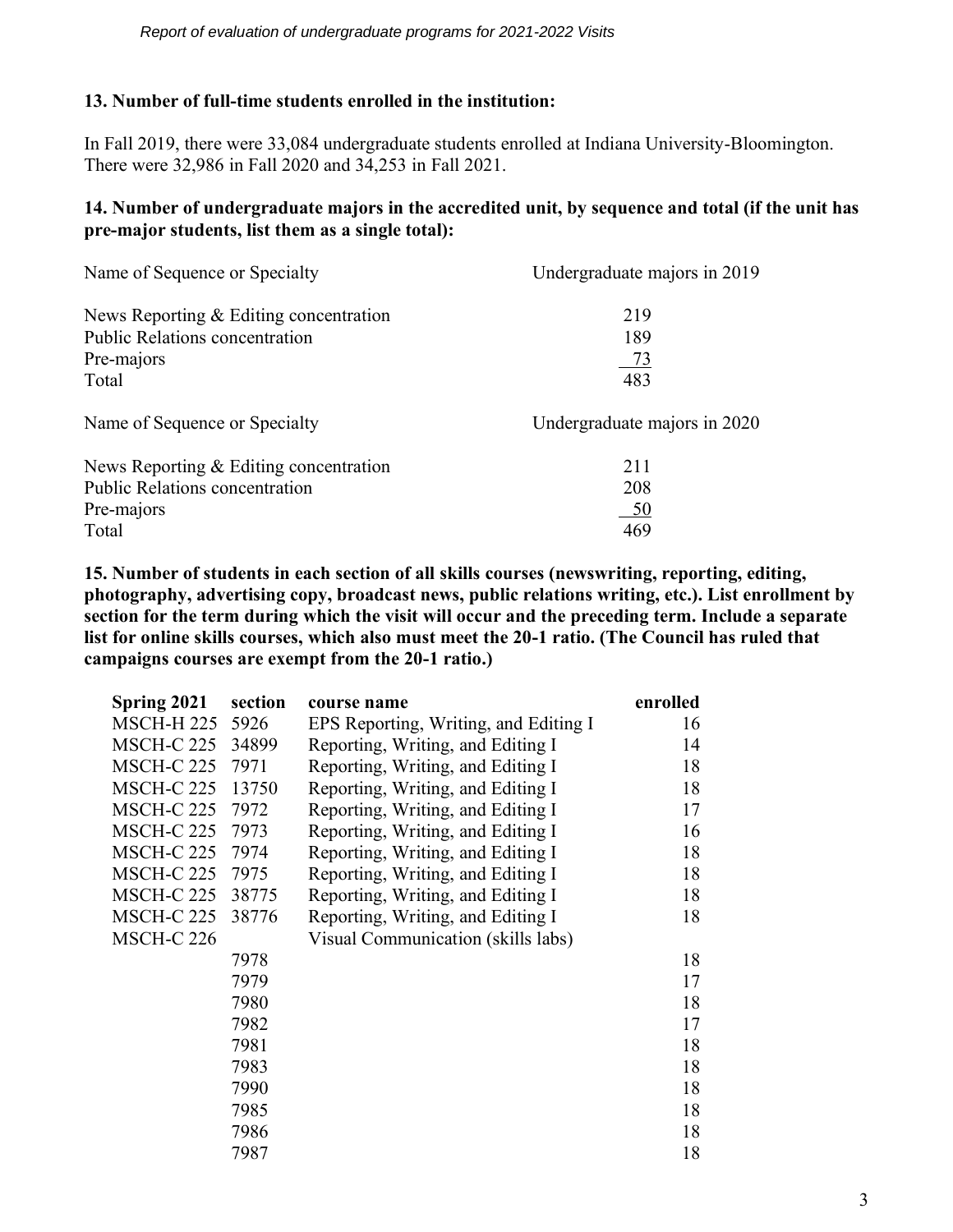|                   | 7989           |                                        | 18       |
|-------------------|----------------|----------------------------------------|----------|
|                   | 7988           |                                        | 18       |
|                   | 9441           |                                        | 18       |
|                   | 9442           |                                        | 18       |
|                   | 9260           |                                        | 18       |
|                   | 9261           |                                        | 17       |
| <b>MSCH-J303</b>  | 7996           | <b>Online Reporting</b>                | 14       |
| <b>MSCH-J 341</b> | 9629           | <b>News Reporting</b>                  | 15       |
| <b>MSCH-J343</b>  | 8804           | <b>Broadcast News</b>                  | 14       |
| <b>MSCH-J 343</b> | 37814          | <b>Broadcast News</b>                  | 7        |
| <b>MSCH-J351</b>  | 34090          | News editing                           | 14       |
| <b>MSCH-J353</b>  | 8005           | <b>Advanced Broadcast News</b>         | 9        |
| <b>MSCH-J360</b>  | 12959          | Intro to Podcasting & Radio            | 16       |
| <b>MSCH-J362</b>  | 9048           | Journalism Multimedia Storytelling     | 14       |
| <b>MSCH-J363</b>  | 35634          | Web & Mobile Design                    | 13       |
| <b>MSCH-J363</b>  | 35636          | Web & Mobile Design                    | 13       |
| <b>MSCH-J385</b>  | 8006           | TV News Reporting & Producing          | 8        |
| <b>MSCH-J 460</b> | 11263          | <b>Immigration Reporting</b>           | 13       |
| <b>MSCH-J460</b>  | 12413          | <b>Entertaining Media and Politics</b> | 6        |
| <b>MSCH-J463</b>  | 9100           | Graphic Design                         | 18       |
| <b>MSCH-J463</b>  | 13617          | Graphic Design                         | 18       |
| <b>MSCH-J463</b>  | 11502          | Graphic Design                         | 18       |
| <b>MSCH-J 464</b> | 30950          | Infographics                           | 9        |
| <b>MSCH-J465</b>  | 9274           | Graphic Design II                      | 18       |
| <b>MSCH-R 349</b> | 5050           | PR Writing                             | 18       |
|                   |                |                                        |          |
| <b>MSCH-R 349</b> | 6538           | PR Writing                             | 18       |
| <b>MSCH-R 349</b> | 12434          | <b>PR</b> Writing                      | 18       |
| <b>Fall 2021</b>  | section        | course name                            | enrolled |
| MSCH-C 225        | 17066          | Reporting, Writing, and Editing I      | 18       |
| <b>MSCH-C 225</b> | 17071          | Reporting, Writing, and Editing I      | 18       |
| <b>MSCH-C 225</b> | 23470          | Reporting, Writing, and Editing I      | 18       |
| <b>MSCH-C 225</b> | 23471          | Reporting, Writing, and Editing I      | 18       |
| <b>MSCH-C 225</b> | 46469          | Reporting, Writing, and Editing I      | 17       |
| <b>MSCH-C 225</b> | 46476          | Reporting, Writing, and Editing I      | 14       |
| <b>MSCH-C 225</b> | 17068          | Reporting, Writing, and Editing I      | 16       |
| <b>MSCH-C 226</b> |                | Visual Communication (skills labs)     |          |
|                   | 17134          |                                        | 18       |
|                   | 43480          |                                        | 15       |
|                   | 43481          |                                        | 18       |
|                   | 17135          |                                        | 18       |
|                   | 17136          |                                        | 18       |
|                   | 17137          |                                        | 18       |
|                   | 17138          |                                        | 18       |
|                   | 43483          |                                        | 18       |
|                   | 42486          |                                        | 18       |
|                   | 18801          |                                        | 18       |
|                   | 18802          |                                        | 16       |
|                   | 19937<br>19939 |                                        | 18<br>18 |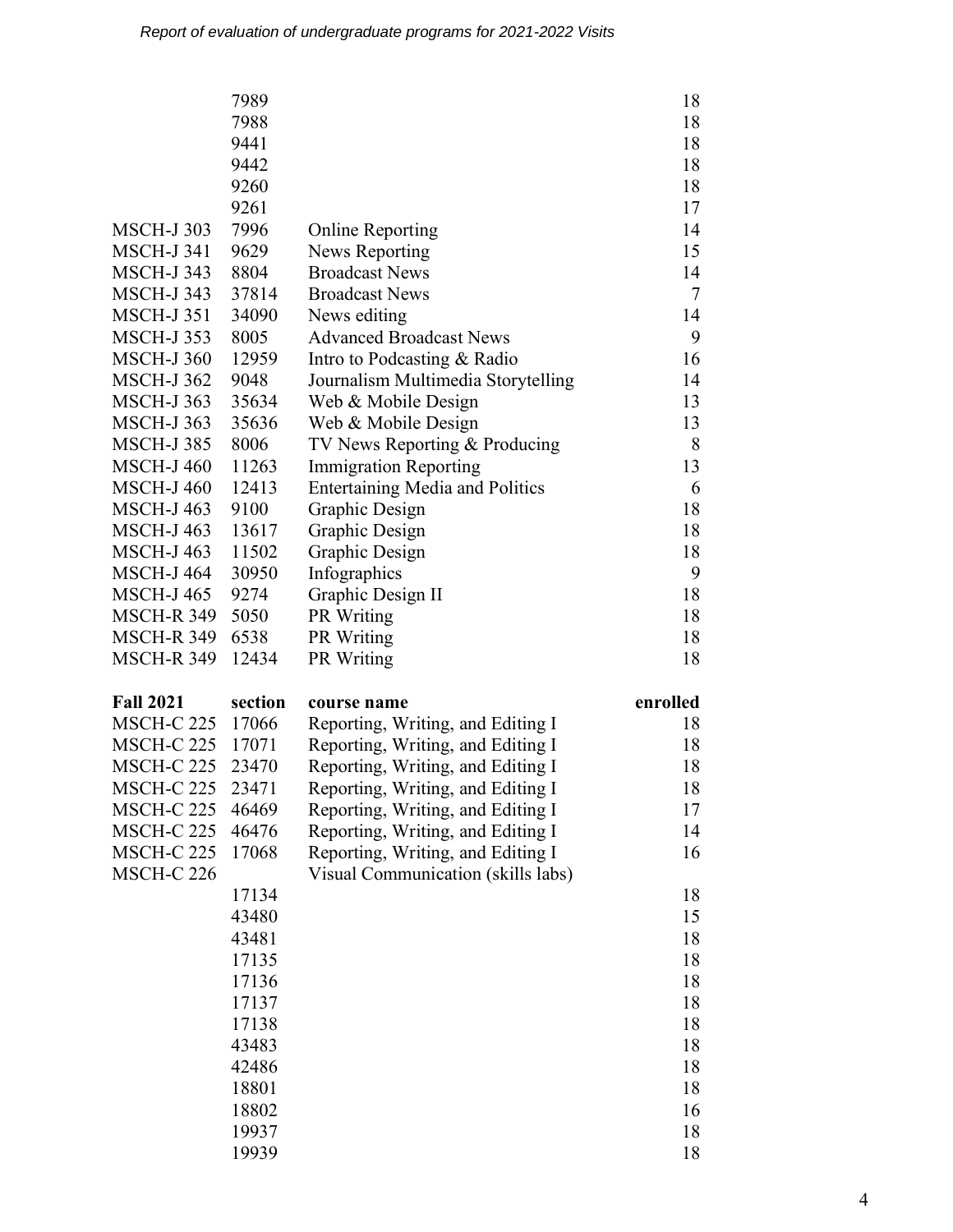| <b>MSCH-C 250</b><br>42474<br><b>MSCH-C 250</b><br>42475 | Story Lab I                        | 18                                                                                                                                                                    |
|----------------------------------------------------------|------------------------------------|-----------------------------------------------------------------------------------------------------------------------------------------------------------------------|
|                                                          |                                    |                                                                                                                                                                       |
|                                                          | Story Lab I                        | 17                                                                                                                                                                    |
| <b>MSCH-C 250</b><br>42476                               | Story Lab I                        | 18                                                                                                                                                                    |
| <b>MSCH-C 250</b><br>42477                               | Story Lab I                        | 17                                                                                                                                                                    |
| 43593                                                    | <b>Feature Writing</b>             | 17                                                                                                                                                                    |
| 44034                                                    | Podcasting I                       | 16                                                                                                                                                                    |
| 20944                                                    | <b>News Reporting</b>              | 16                                                                                                                                                                    |
| 17081                                                    | <b>Magazine Reporting</b>          | 12                                                                                                                                                                    |
| 17057                                                    | <b>Broadcast News</b>              | 16                                                                                                                                                                    |
| 46839                                                    | <b>Broadcast News</b>              | 8                                                                                                                                                                     |
| 18897                                                    | Photojournalism Reporting          | $\overline{7}$                                                                                                                                                        |
| 43538                                                    | News Editing                       | 13                                                                                                                                                                    |
| 17059                                                    | <b>Advanced Broadcast News</b>     | 8                                                                                                                                                                     |
| 42525                                                    |                                    | 11                                                                                                                                                                    |
| 43457                                                    |                                    | 14                                                                                                                                                                    |
| 44280                                                    |                                    | 14                                                                                                                                                                    |
| 45460                                                    |                                    | 6                                                                                                                                                                     |
| 12755                                                    | Journalism Multimedia Storytelling | 16                                                                                                                                                                    |
| 23923                                                    | Web & Mobile Design                | 17                                                                                                                                                                    |
| 21438                                                    | Graphic Design I                   | 18                                                                                                                                                                    |
| 45468                                                    | Graphic Design I                   | 18                                                                                                                                                                    |
| 45470                                                    | Graphic Design I                   | 18                                                                                                                                                                    |
| 17063                                                    | TV News Reporting & Producing      | 10                                                                                                                                                                    |
| 43420                                                    | Depth Reporting & Editing          | 9                                                                                                                                                                     |
| 43421                                                    |                                    | 8                                                                                                                                                                     |
| 42422                                                    | Depth Multimedia                   | 8                                                                                                                                                                     |
| 43532                                                    | Narrative Journalism               | 13                                                                                                                                                                    |
| 21314                                                    | Graphic Design II                  | 15                                                                                                                                                                    |
| 40658                                                    |                                    | 6                                                                                                                                                                     |
| <b>MSCH-R 349</b><br>14090                               | PR Writing                         | 18                                                                                                                                                                    |
| <b>MSCH-R 349</b><br>16678                               | PR Writing                         | 18                                                                                                                                                                    |
| <b>MSCH-R 349</b><br>18866                               | <b>PR</b> Writing                  | 18                                                                                                                                                                    |
|                                                          |                                    | Data Analysis for Journalism & PR<br>Disruptors: Internet Industries<br>Video Producing<br><b>Graphic Design Basics</b><br>Depth Photojournalism<br>Graphic Design II |

#### **16. Total expenditures planned by the unit for the 2020–2021 academic year: Give percentage increase or decrease in three years: Amount expected to be spent this year on full-time faculty salaries:**

The Journalism Unit (as reflected in Table 10) accounted for \$3,836,683 in academic year 2020-2021.

The change over the last FOUR years (updated for COVID) is:

|                                                                         | 2017-2018 2018-2019 2019-2020 2020-2021 |                           |  |
|-------------------------------------------------------------------------|-----------------------------------------|---------------------------|--|
| TOTAL ANNUAL JOURNALISM \$4,175,075 \$4,262,217 \$4,429,207 \$3,836,683 |                                         |                           |  |
| Percentage Change from Previous Year:                                   |                                         | 2.087\% 3.918\% -13.378\% |  |

The amount budgeted for Journalism Unit salaries in 2021-2022 is: \$2,700,028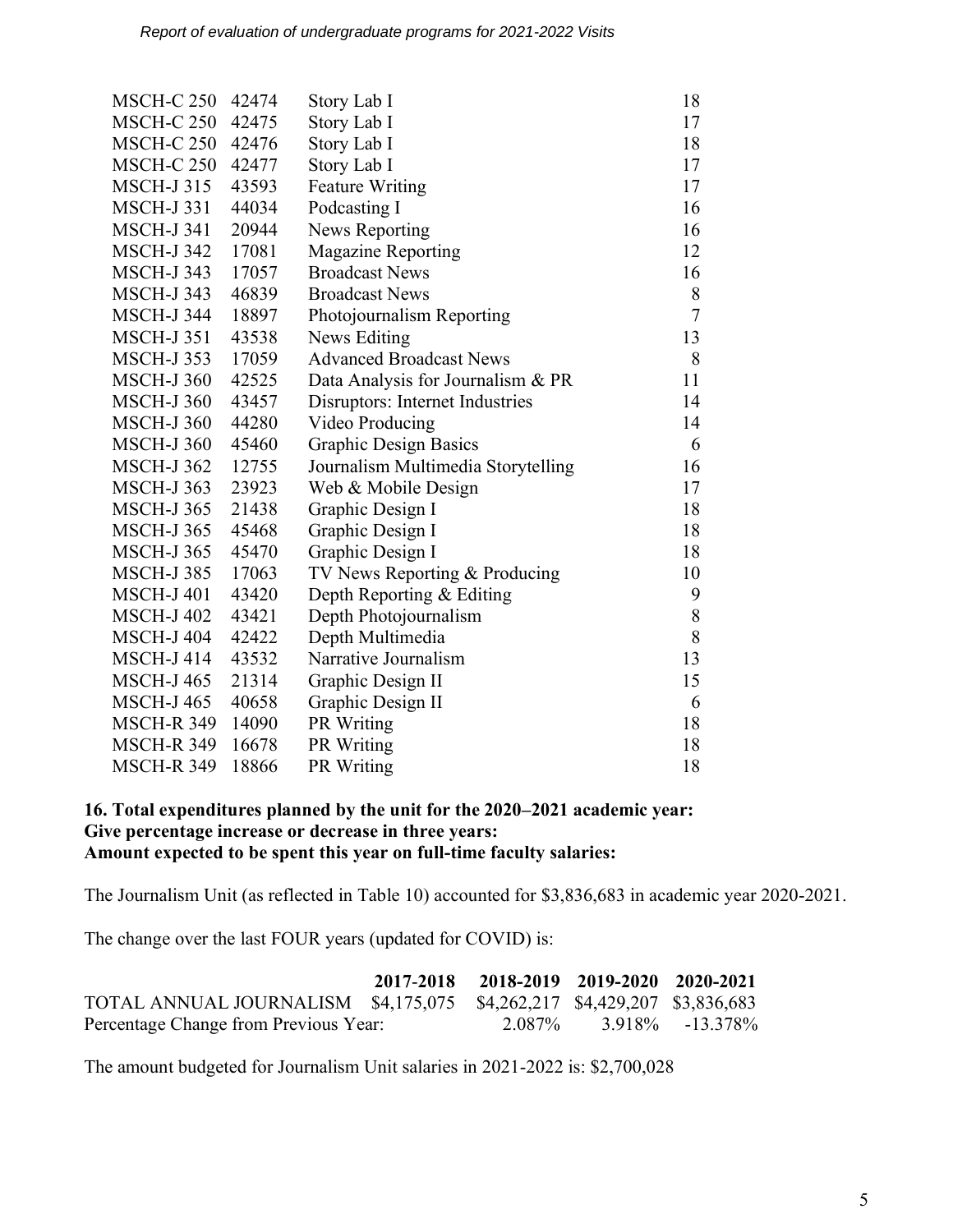**17. List name and rank of all full-time faculty in the accredited unit in fall 2020. (Full-time faculty refers to those defined as such by the university.) Identify those not teaching because of leaves, sabbaticals, etc.**

| Faculty Members in fall 2020 | Rank                                    | Note          |
|------------------------------|-----------------------------------------|---------------|
| Browning, Nicholas Paul      | <b>Assistant Professor</b>              |               |
| Coleman, Joseph M            | Professor of Practice                   |               |
| Comfort, Suzannah Evans      | <b>Assistant Professor</b>              |               |
| Conway, Michael Thomas       | <b>Associate Professor</b>              | sabbatical    |
| Fargo, Anthony L             | <b>Associate Professor</b>              |               |
| French, Kelley Benham        | Professor of Practice                   | medical leave |
| French, Thomas M             | Professor of Practice                   |               |
| Groobert, Dave               | Lecturer                                |               |
| Johnston, Kathleen Marie     | Professor of Practice                   |               |
| Kang, Minjeong               | <b>Associate Professor</b>              |               |
| Kelly, James D               | <b>Associate Professor and Director</b> |               |
| Lanosga, Gerry               | <b>Associate Professor</b>              |               |
| Layton, Bonnie L             | Senior Lecturer                         |               |
| Layton, Stephen              | Senior Lecturer                         |               |
| Mailland, Julien             | <b>Associate Professor</b>              |               |
| Monaghan, Elaine             | Professor of Practice                   |               |
| Parameswaran, Radhika        | Professor                               |               |
| Peifer, Jason                | <b>Assistant Professor</b>              |               |
| Ryder, Anne                  | Senior Lecturer                         |               |
| Sarge, Melanie Ann           | <b>Assistant Professor</b>              | family leave  |
| Schwab, William Edward       | Professor of Practice                   |               |
| White, Teresa Ann            | Senior Lecturer                         |               |
| Wood, Craig Park             | Senior Lecturer                         |               |
| Yang, Sung Un                | Professor                               | Sabbatical    |

| Faculty Members in fall 2021 | Rank                             | Note           |
|------------------------------|----------------------------------|----------------|
| Nick Browning                | <b>Associate Professor</b>       | newly promoted |
| Coleman, Joseph M            | Professor of Practice            |                |
| Comfort, Ryan                | <b>Assistant Professor</b>       | new hire       |
| Comfort, Suzannah Evans      | <b>Assistant Professor</b>       |                |
| Conway, Michael Thomas       | Professor                        | newly promoted |
| Fargo, Anthony L             | <b>Associate Professor</b>       |                |
| French, Kelley Benham        | Professor of Practice            |                |
| French, Thomas M             | Professor of Practice            |                |
| Groobert, Dave               | Lecturer                         |                |
| Jackson, Cheryl Owsley       | Visiting Senior Lecturer         | new hire       |
| Johnston, Kathleen Marie     | Professor of Practice            |                |
| Kang, Minjeong               | <b>Associate Professor</b>       | Sabbatical     |
| Kelly, James D               | Associate Professor and Director |                |
| Lanosga, Gerry               | <b>Associate Professor</b>       |                |
| Layton, Bonnie L             | Senior Lecturer                  |                |
| Layton, Stephen              | Senior Lecturer                  |                |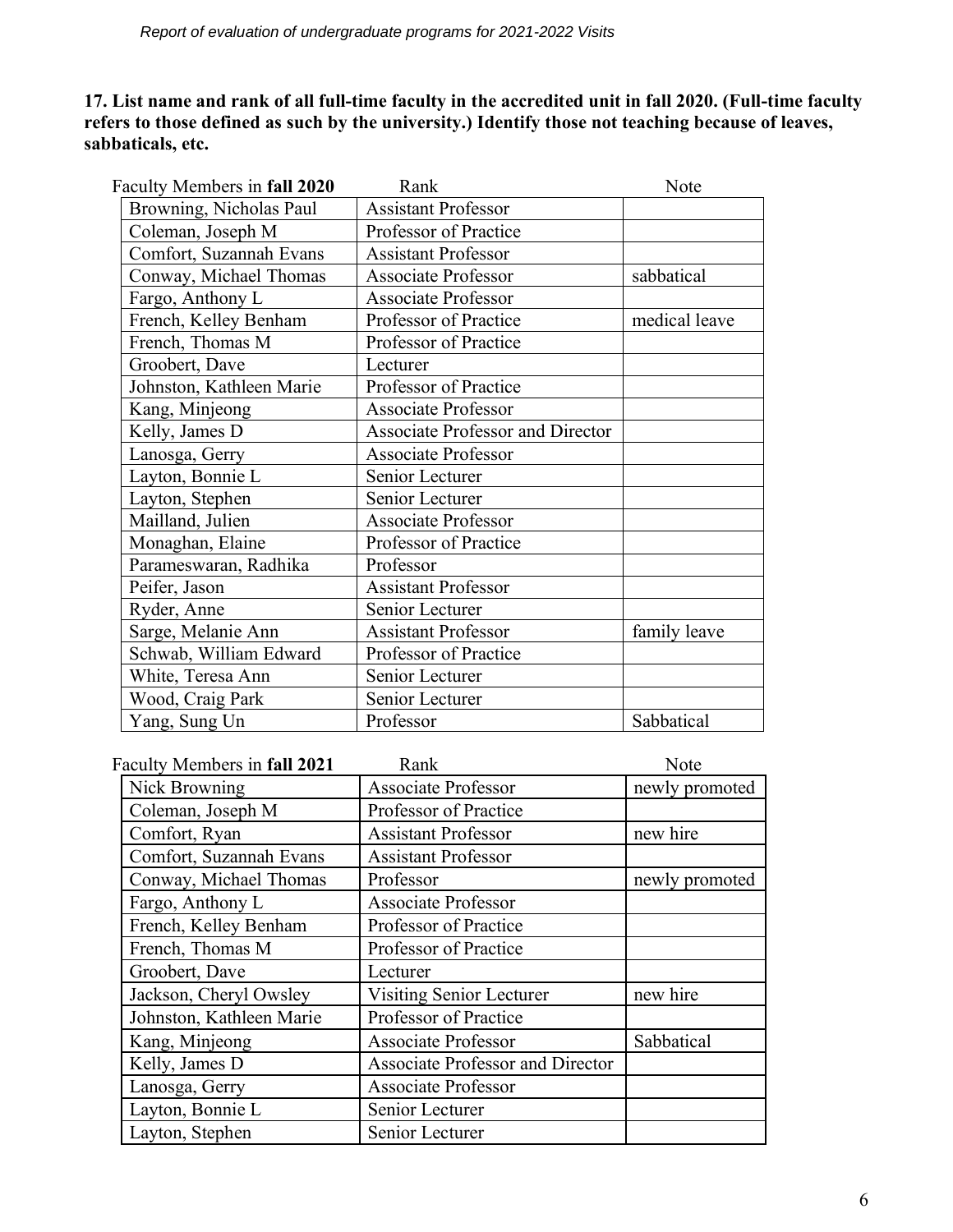*Report of evaluation of undergraduate programs for 2021-2022 Visits* 

| Mailland, Julien       | <b>Associate Professor</b> | Transfer      |
|------------------------|----------------------------|---------------|
| Monaghan, Elaine       | Professor of Practice      |               |
| Parameswaran, Radhika  | Professor                  |               |
| Peifer, Jason          | <b>Assistant Professor</b> |               |
| Russ, Catfish          | Lecturer                   | medical leave |
| Ryder, Anne            | Senior Lecturer            |               |
| Sarge, Melanie Ann     | <b>Assistant Professor</b> |               |
| Schwab, William Edward | Professor of Practice      |               |
| White, Teresa Ann      | Senior Lecturer            |               |
| Wood, Craig Park       | Senior Lecturer            |               |
| Yang, Sung Un          | Professor                  |               |

**18. List names of part-time/adjunct faculty teaching at least one course in fall 2020. Also list names of part-time faculty teaching spring 2020. (If your school has its accreditation visit in spring 2021, please provide the spring 2021 adjunct list in the updated information.)**

| Spring 2020        | <b>Fall 2020</b>        | <b>Fall 2021</b>           |
|--------------------|-------------------------|----------------------------|
| Barber, Heather    | Borman, Laurie          | Borman, Laurie             |
| Bowen, Kevin       | Carney, Chuck           | Carney, Chuck              |
| Carrothers, Chad   | Chambers, Alex          | Chambers, Alex             |
| Carney, Chuck      | Carrothers, Chad        | Davis, Jason               |
| Chambers, Alex     | Elgoharry, Yasmin       | Dewig, Samantha            |
| Higgs, Steven      | Hogan, Jeremy           | Ham, Yoosun                |
| Dupree, Renee      | Higgs, Steven           | Higgs, Steven              |
| Fields, Victoria   | Hinnefeld, Steve        | Kim, Eugene                |
| Kincaid, Jay       | Leonard, Mike           | Kincaid, Jay               |
| Leonard, Mike      | Moore, Neal             | LaFave, Jeff               |
| Hinnefeld, Steve   | Kincaid, Jay            | Lee, Ejae                  |
| Moore, Neal        | Morris, Les             | Moore, Neal                |
| Borman, Laurie     | Brosher, James          | Morris, Les                |
| Morrison, Sean     | Rund, Christopher Scott | Paul, Chris                |
| Parham, James      | Snyder, Barry           | Rodenbush, Jim             |
| Rund, Christopher  | Zaltsberg, Robert       | Snyder, Barry              |
| Zaltsberg, Robert  | Zhang, Andi             | Zaltsberg, Robert          |
|                    |                         | Zhang, Andi                |
| <b>BOOT CAMP</b>   |                         |                            |
| <b>INSTRUCTORS</b> |                         |                            |
| Cabrera, Claudio   | Boot camp courses are   | Have not taught any during |
| Snyder, Barry      | one credit hour courses | COVID emergency            |
| Kenney, Mary       | taught over one weekend |                            |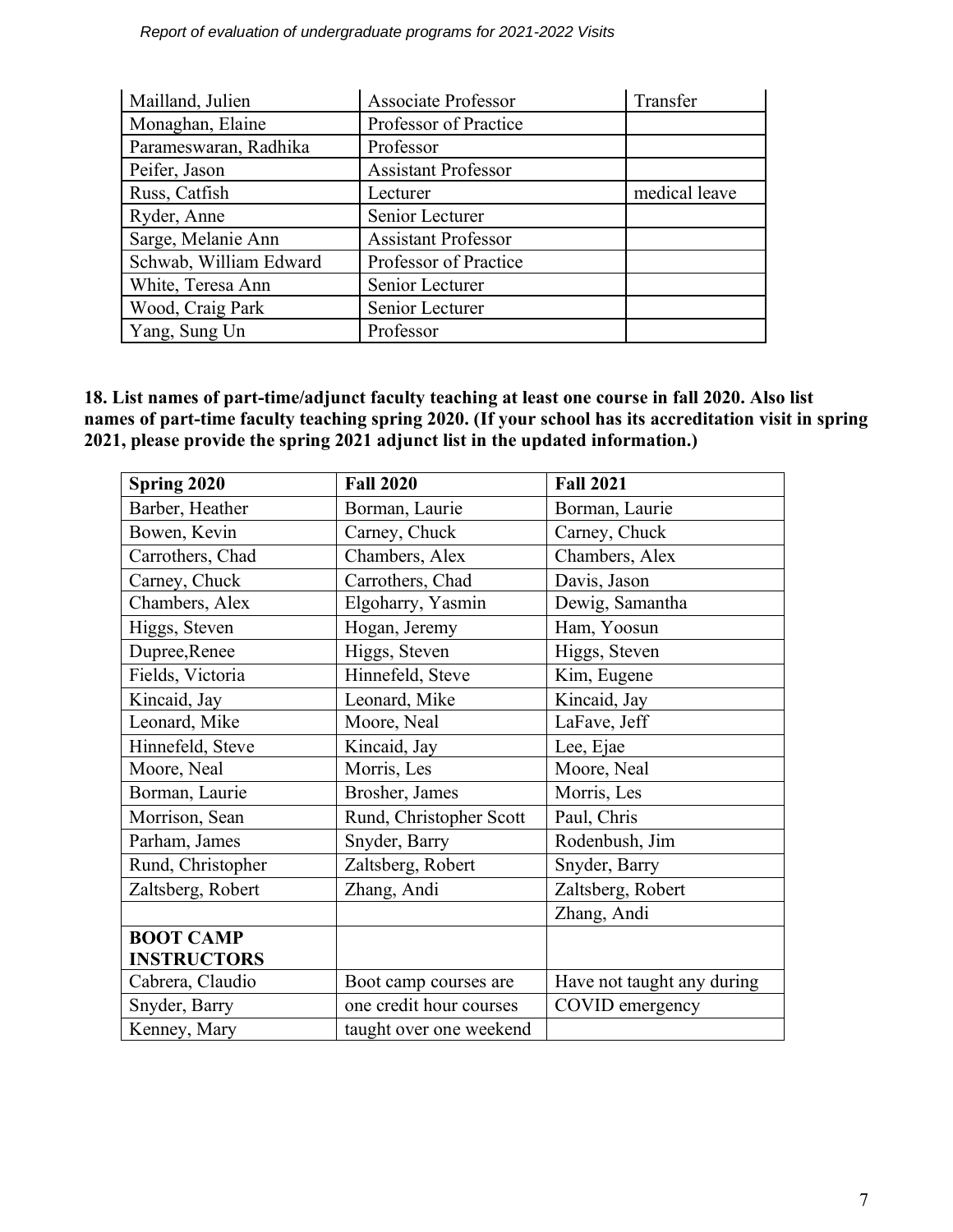## **19. Schools on the semester system:**

**For each of the last two academic years, please give the number and percentage of graduates who earned 72 or more semester hours outside of journalism and mass communications.**

|                            |                    | 72 or more semester hours<br>outside of journalism and mass communications |         |  |
|----------------------------|--------------------|----------------------------------------------------------------------------|---------|--|
| Year<br>2020-2021          | Total<br>Graduates | Number<br>in Compliance                                                    | Percent |  |
| academic year              | 112                | 112                                                                        | 100     |  |
| 2019-2020<br>academic year | 142                | 142                                                                        | 100     |  |
| 2018-2019<br>academic year | 169                | 169                                                                        | 100     |  |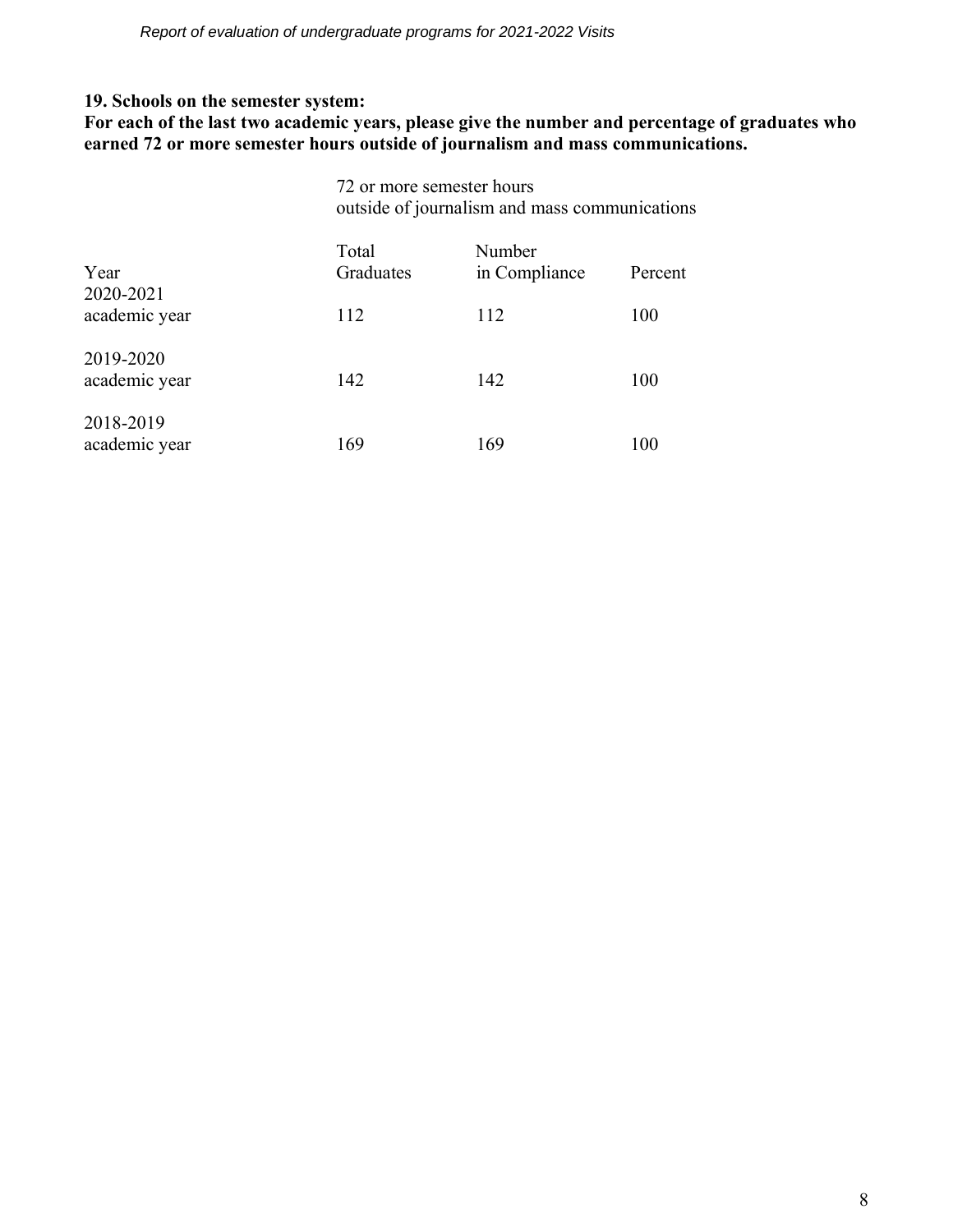# **PART II — Standard 1: Mission, Governance and Administration**

# **Unit performance with regard to indicators:**

# **a). The unit has a written mission statement and a written strategic or long-range plan that provides vision and direction for its future, identifies needs and resources for its mission and goals and is supported by university administration outside the unit. The unit annually updates its data on the ACEJMC searchable database website [\(https://lookup.acejmc.org\)](https://lookup.acejmc.org/).**

Indiana University has a long and storied history when it comes to journalism education. Journalism was first taught at IU in 1893; its Department of Journalism was established in 1911 though students could not major in journalism until 1932. The program was among the first to be accredited in 1948. In 1974, the Department of Journalism became the School of Journalism within the College of Arts and Sciences and in 1989 Journalism became an independent school, becoming inextricably linked with Ernie Pyle, the great World War II correspondent, being housed in Ernie Pyle Hall. However, shortly after journalism celebrated its centennial, the IU Board of Trustees, as part of its strategic plan, decided to create the Media School by merging journalism with telecommunications and parts of communications and culture within the College of Arts & Sciences. The four current units within the Media School are Journalism—the largest—followed by Cinema and Media Studies, Communication Science, and Media Arts and Production. All four units have a director who report to the dean of the school.

As could be expected, the move was somewhat controversial, particularly given that Journalism as an independent school was now being merged with three other units into a separate school within the College of Arts & Sciences. During the most recent accreditation visit, Journalism was in the midst of the merger, still housed in Ernie Pyle Hall. A year later Journalism, and the rest of the Media School, moved into newly renovated Franklin Hall. The unit was officially formed the year after the previous accreditation visit.

One particularly problematic aspect of the creation of the new school within Arts & Sciences is that the Memorandum of Understanding signed by the college in 2013 promised that Journalism would be a department. That promise never came to fruition though the other three units within the school are also not departments.

Another result of the merger is that the unit no longer has direct budgetary or curricular control though it still runs its own tenure and promotion process.

The unit has written a series of five-year strategic plans, though there was a gap from 2015-2019 as a result of the transition. During that time the ad hoc subcommittee spent time adapting previous policies to its new situation and creating new procedures. The new plan includes a vision statement and objectives. The unit annually updates its information on the ACEJMC database.

# **b). The unit has policies and procedures for substantive faculty governance that ensure faculty oversight of educational policy and curriculum.**

The merger complicated faculty governance in that the Journalism Unit has its own faculty governance policies as well as follows the policies of the larger Media School. The Media School, in turn, operates within the College of Arts & Sciences. Tenure, promotion and salary recommendations are performed by the unit, which are reported to the dean of the Media School.

Searches for new faculty are conducted by the Media School. Once faculty are chosen, they can choose which of the four units to join.

However, curricular matters are not performed by the unit but by the school as a whole. Members of all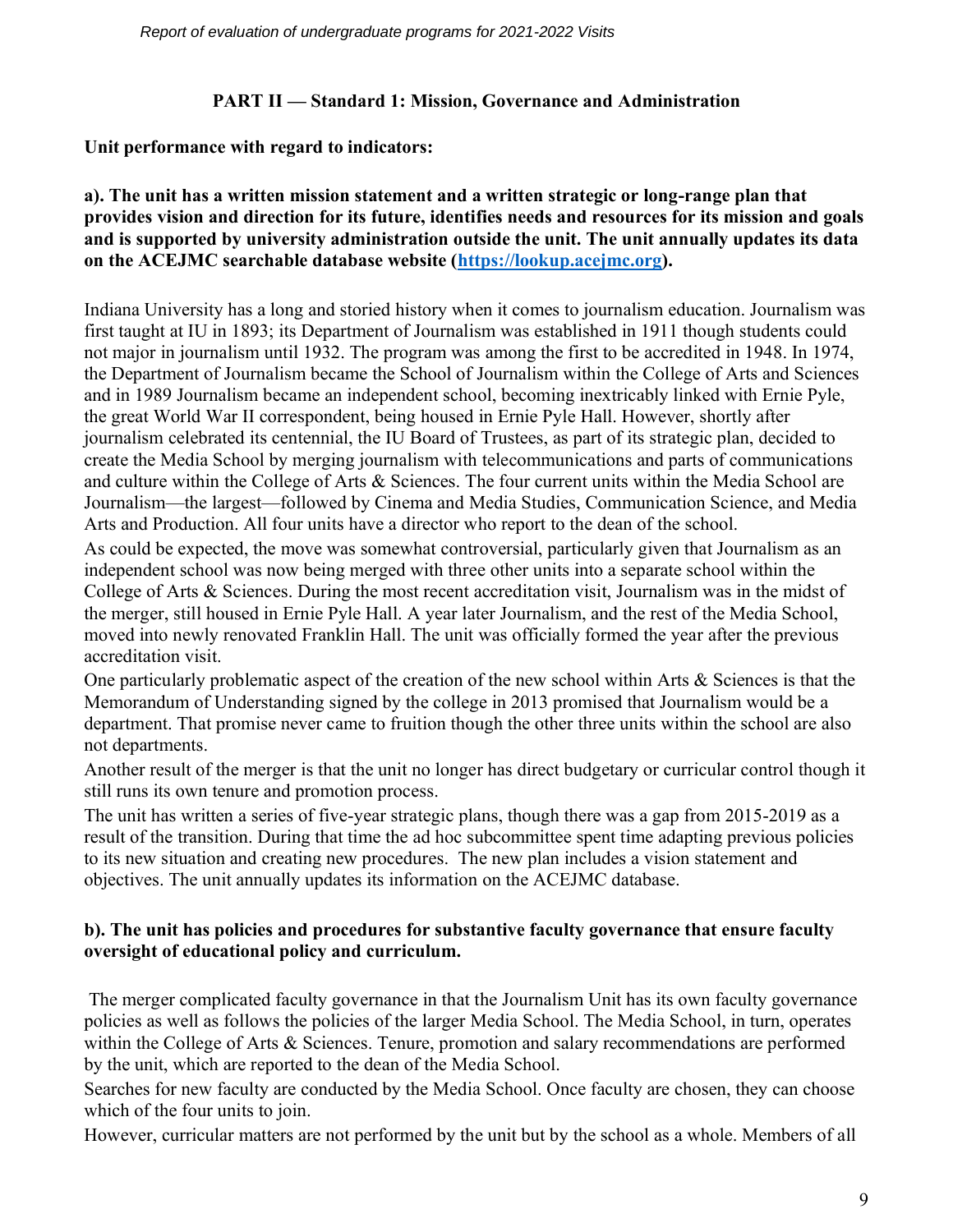four units make up the committee, chaired by the school's director of undergraduate studies. Unit faculty are also members of the school's Faculty Advisory Board. Each unit elects two members to three-year terms and oversees strategic planning and curricular changes.

Interviews with the unit faculty members indicated few problems with the new governance structure and say the unit's relationship with the other three units in the school are generally productive and collegial. The unit's faculty meets monthly during the academic year and meets four times with faculty from the other units in the school.

# **c). The unit's administration provides effective leadership within the unit and effectively represents it in dealings with university administration outside the unit and constituencies external to the university**.

The current unit director is the second director since the unit became part of the Media School. The first director is now the associate dean at the school. The current director is uniformly liked and appreciated for his advocacy on behalf of the unit's students and faculty. The school's interim dean says the unit gets more resources than the other three units in the school though that is partly because it is the largest unit within the school. The unit is highly regarded within the university.

# **d). The institution and/or the unit defines and uses a process for selecting and evaluating its administrators.**

The unit director is selected after receiving a two-thirds vote of the unit's faculty and then appointed by the dean. The director serves a four-year term.

# **e). Faculty, staff and students have avenues to express concerns and have them addressed.**

The unit director handles most complaints from faculty and students concerning personnel and instructional issues. Support staff are part of a union and can be represented if there are complaints. Professional staff are expected to forward complaints to their supervisors. Nevertheless, almost all staff complaints go directly to the school and college. Likewise, grade appeals also go to the school and college and all adjuncts report to the school. A student advisory board reports to the associate dean.

**SUMMARY:** The unit has successfully transitioned from being a stand-alone school with its own dean to a unit within the Media School. Students and most faculty are pleased with the current leadership and like the new affiliation within the Media School.

Overall evaluation compliance/non-compliance: **COMPLIANCE**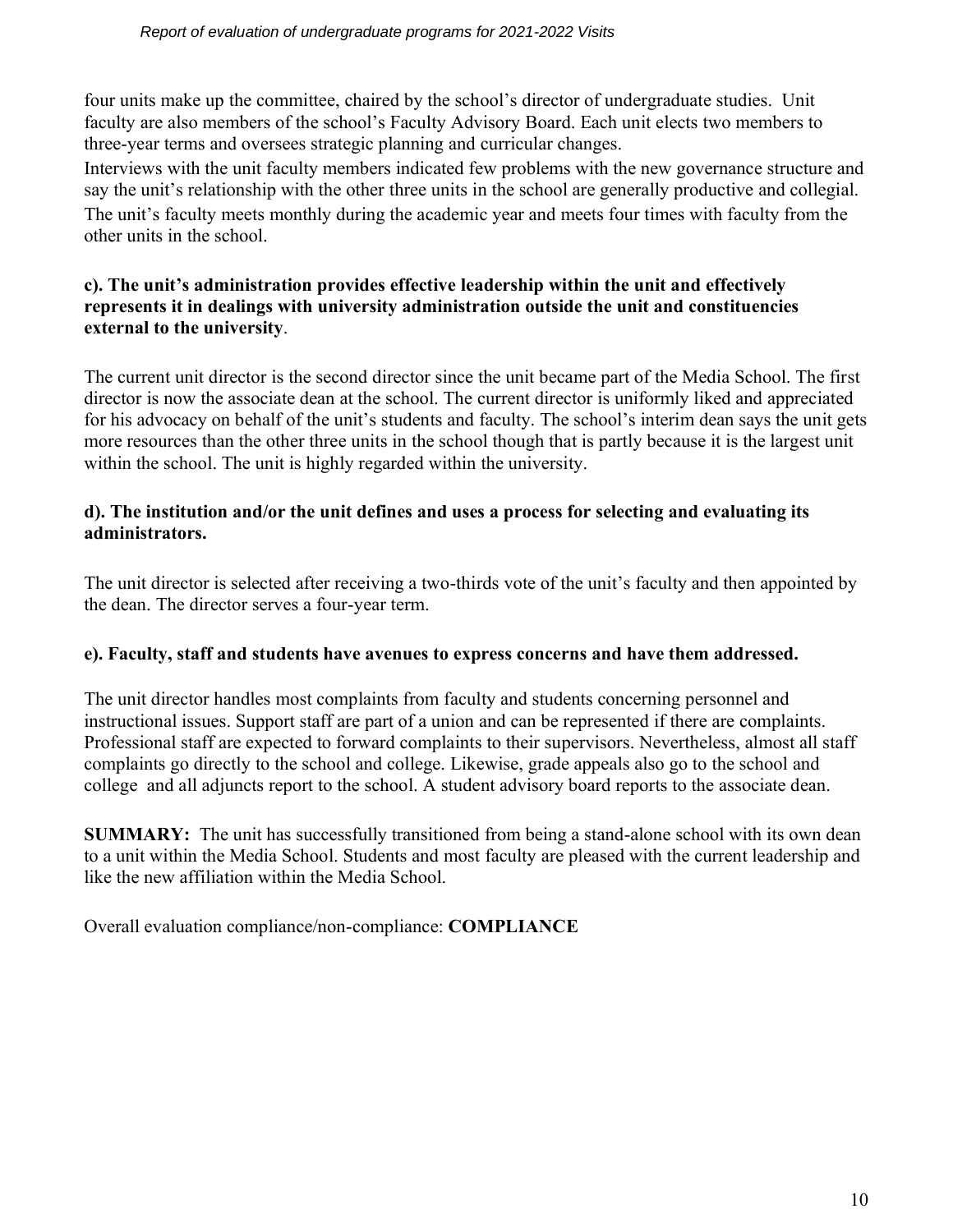# **PART II — Standard 2: Curriculum and Instruction**

# **Unit performance with regard to indicators:**

Discussions of indicators b, c and e must describe and evaluate the individual academic sequences in the unit.

**a). The unit requires that students take a minimum of 72 semester credit hours (or 104 quarter credit hours) required for a baccalaureate degree outside of journalism and mass communications and meet the liberal arts and sciences-general education requirements of the institution. ACEJMC expects at least 95 percent of the graduating classes in the two academic years preceding an accreditation visit to meet this requirement.**

Both of the graduating classes preceding the accreditation visit—2019-2020 and 2021—fully met the 72-semester credit hour requirement outside the journalism unit.

# **b). The unit provides a balance between theoretical and conceptual courses, professional skills courses, and courses that integrate theory and skills to achieve the range of student competencies listed by the Council.**

The unit provides a balance between theoretical and conceptual courses and professional skills courses through its basic reporting course, and the required communications law course and capstone Media as Ethical and Social Institutions course. The unit's 2019 course mapping demonstrates how the Bachelor of Arts in Journalism concentrations in News Reporting and Public Relations emphasize the 12 ACEJMC professional values and competencies.

Since the 2014-2015 site visit evaluation, the journalism unit curriculum was adjusted to conform to the Media School core curricula requirement, but the unit maintains that the fundamental approach remains intact. For example, the two basic reporting courses (writing and visual) are being replaced by Story Lab I and Story Lab II, described by the unit as fundamentally multimedia focused. The specialization requirement is now optional and students in the News Reporting & Editing concentration take two additional laboratory-based courses focused on multimedia skills. Faculty and students praised this new focus that augments the unit's traditional theoretical and conceptual courses, and professional skills courses.

# Major requirements

The major requires at least 39 credit hours (plus an outside minor or certificate), including the requirements listed below.

- 1. Bachelor of Arts in Journalism Core.
	- a. Introduction to Media. One (1) course:
		- MSCH-C 101 Media
	- b. Story Lab I. One (1) course:
		- MSCH-C 250 Story Lab I
	- c. Story Lab II. One (1) course:
		- MSCH-C 251 Story Lab II
	- d. Media Law. One (1) course:
		- MSCH-J 300 Communications Law
		- MSCH-H 300 Ernie Pyle Scholars Communications Law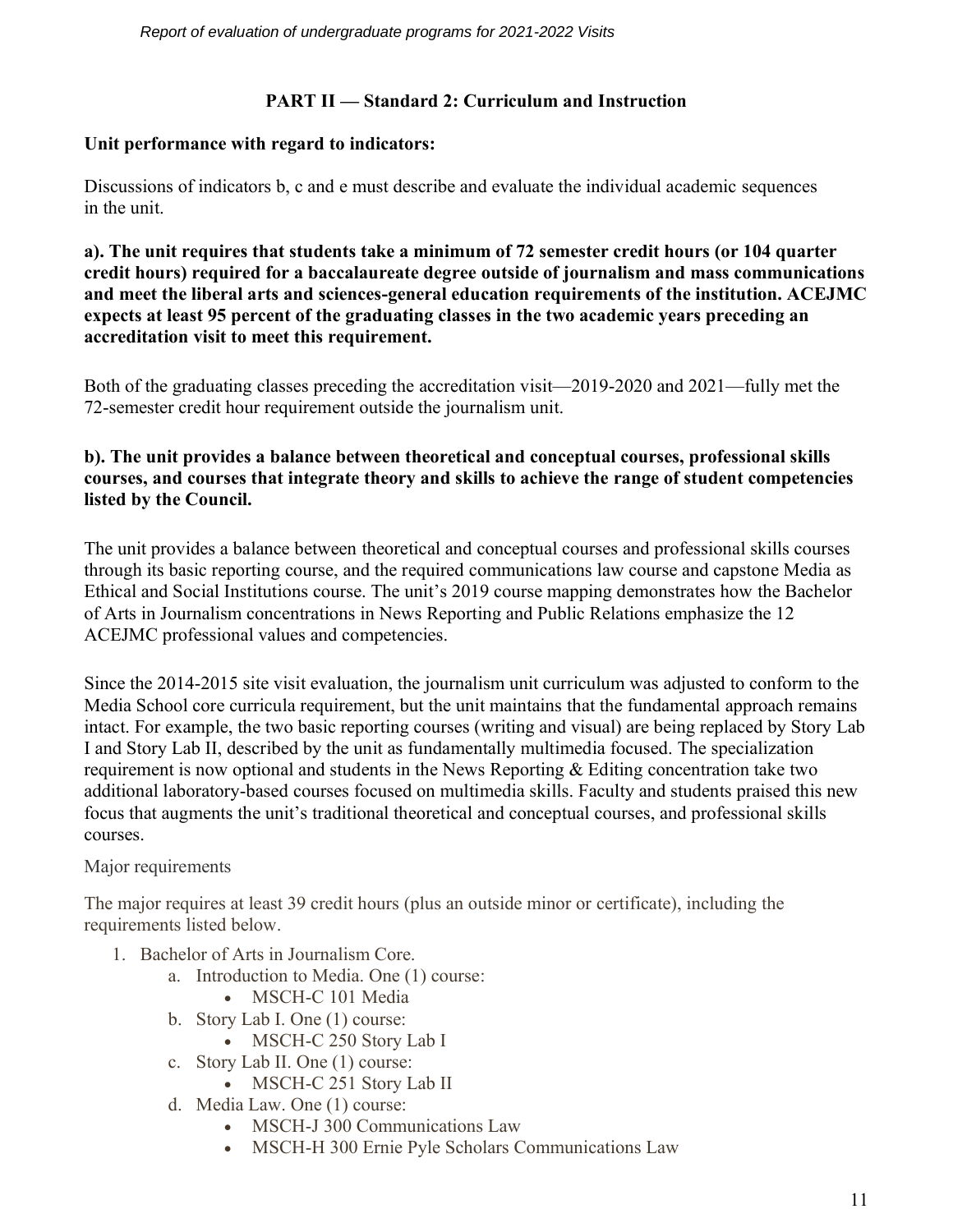- e. Statistics. One (1) course:
	- CJUS-K 300 Techniques of Data Analysis
	- ECON-E 370 Statistical Analysis for Business and Economics
	- LAMP-L 316 Junior Seminar: Analytical Problem Solving
	- PSY-K 300 Statistical Techniques
	- PSY-K 310 Statistical Techniques
- f. Media Ethics. One (1) course:
	- MSCH-J 410 The Media as Ethical and Social Institutions
	- MSCH-H 410 Media as Social Institutions for Ernie Pyle Scholars
- 2. News Reporting and Editing Concentration.
	- a. Journalism Principles. One (1) course:
		- MSCH-C 203 Foundations of Journalism
	- b. Journalism Gateway. One (1) course:
		- MSCH-J 301 Story Lab III
	- c. Converged Newsroom. One (1) course:
		- MSCH-J 400 Converged Newsroom
	- d. Journalism Research. One (1) course:
		- MSCH-J 407 Current Issues in Media Law
		- MSCH-J 409 Media Management
		- MSCH-J 423 Public Opinion
		- MSCH-J 448 Global Journalism: Issues and Research
		- MSCH-J 450 History of Journalism
	- e. Journalism Mastery. One (1) course:
	- MSCH-J 385 Television News Reporting and Producing
	- MSCH-J 401 Depth Reporting and Editing
	- MSCH-J 402 Depth Photojournalism
	- MSCH-J 404 Depth Multimedia
	- MSCH-J 408 Investigative Reporting
	- f. Journalism Skills Electives. Two (2) courses and six (6) credit hours:
	- MSCH-B 332 Sports Writing and Reporting
	- MSCH-B 333 Sportscasting
	- MSCH-B 334 social media in Sports
	- MSCH-B 340 Sports Video Storytelling
	- MSCH-B 350 Esports Journalism
	- g. Additional Requirements.
		- At least nine (9) credit hours in the concentration must be at the 300–499 level.
		- Except for the GPA requirement, a grade of C- or higher is required for a course to count toward a requirement in the concentration.
		- A GPA of at least 2.000 for all courses taken in the concentration—including those where a grade lower than C- is earned—is required.
- 2. Second Concentration. One (1) of the following:
	- College-approved Certificate or Minor
		- Complete a College of Arts and Sciences minor, certificate, or other credential transcripted by the College. If the credential is less than 24 credit hours, electives in MSCH-J or MSCH-R courses must be completed to reach 24 credit hours.
		- Students must follow standard policies for declaring these credentials. Completion of the B.A.J. second concentration will not result in automatic transcription of these credentials.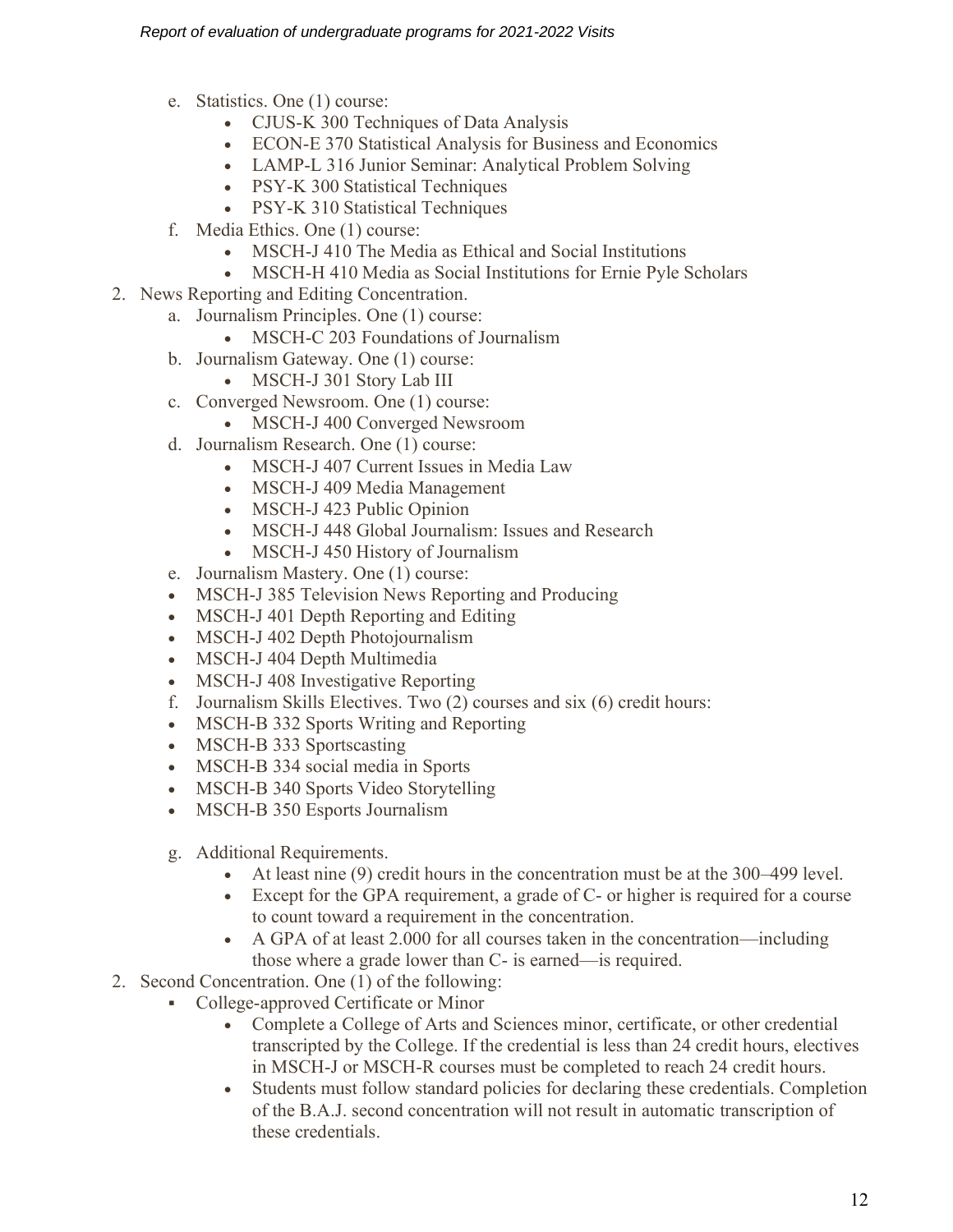- Credit hours earned from coursework outside the College that are applied to credentials within the B.A.J. second concentration will be included in the 100 College of Arts & Sciences Credit Hours requirement. These credits from outside the College do not count toward the Bachelor of Arts in Journalism major hours limit, however.
- Specializations
	- Complete at least one (1) B.A.J. Specialization (see full list below) plus electives to reach 24 credit hours. Students should consult with their Media School academic advisor about this option because there are limits to how many mass communication credit hours may be taken in the major.
	- The B.A.J. specializations are included on the transcript.

# Public Relations Concentration

Major requirements

The major requires at least 39 credit hours (plus an outside minor or certificate), including the requirements listed below.

- 1. Bachelor of Arts in Journalism Core.
	- a. Introduction to Media. One (1) course:
		- MSCH-C 101 Media
	- b. Story Lab I. One (1) course:
		- MSCH-C 250 Story Lab I
	- c. Story Lab II. One (1) course:
		- MSCH-C 251 Story Lab II
	- d. Media Law. One (1) course:
		- MSCH-J 300 Communications Law
		- MSCH-H 300 Ernie Pyle Scholars Communications Law
	- e. Statistics. One (1) course:
		- CJUS-K 300 Techniques of Data Analysis
		- ECON-E 370 Statistical Analysis for Business and Economics
		- LAMP-L 316 Junior Seminar: Analytical Problem Solving
		- PSY-K 300 Statistical Techniques
		- PSY-K 310 Statistical Techniques
	- f. Media Ethics. One (1) course:
		- MSCH-J 410 The Media as Ethical and Social Institutions
		- MSCH-H 410 Media as Social Institutions for Ernie Pyle Scholars

Public Relations Concentration.

- Public Relations Principles. One (1) course:
- **MSCH-C 208 Principles of Public Relations**
- Public Relations Gateway. One (1) course:
- **MSCH-R 349 Public Relations Writing**
- Public Relations Research. One (1) course:
- **MSCH-R 348 Public Relations Planning and Research**<br>• Public Relations Mastery, One (1) course:
- Public Relations Mastery. One (1) course:
- **MSCH-R 429 Public Relations Campaigns**
- **MSCH-R 480 Bateman Competition**
- Public Relations Electives. Two (2) courses and six (6) credit hours: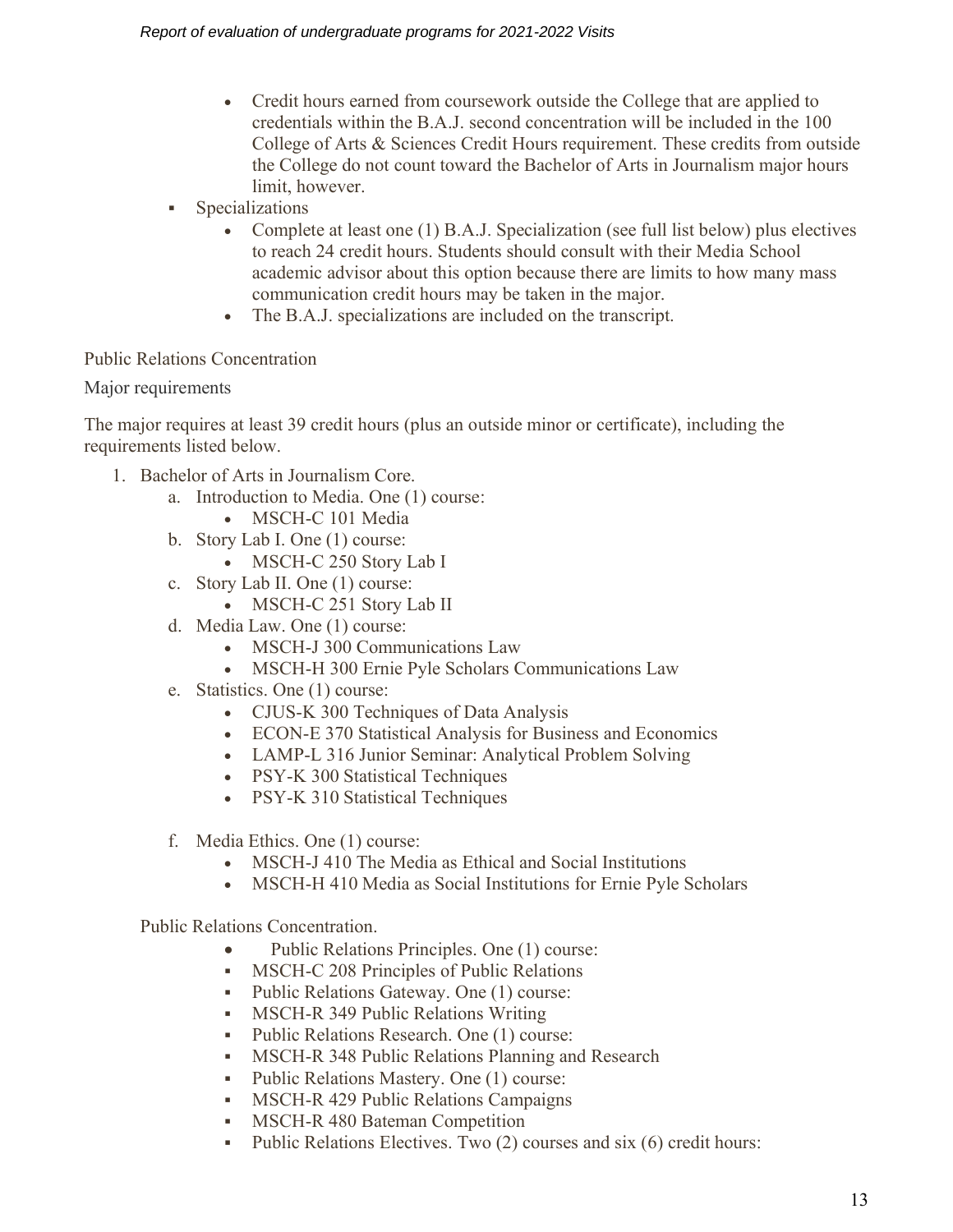- MSCH-J 360 Journalism Specialties (approved topics only; see academic advisor)
- MSCH-R 429 Public Relations Campaigns
- **MSCH-R 431 Public Relations for Nonprofits**
- **MSCH-R 450 Public Relations Management**
- **EXECUTE:** MSCH-R 455 Social Media Communication Strategies

Public Relations Skills Electives. One (1) course:

- MSCH-B 332 Sports Writing and Reporting
- MSCH-B 333 Sportscasting
- MSCH-B 334 Social Media in Sports
- MSCH-B 340 Sports Video Storytelling
- MSCH-B 350 Esports Journalism

Additional Requirements.

- At least nine (9) credit hours in the concentration must be at the 300–499 level.
- Except for the GPA requirement, a grade of C- or higher is required for a course to count toward a requirement in the concentration.
- A GPA of at least 2.000 for all courses taken in the concentration—including those where a grade lower than C- is earned—is required.

# **c). Instruction, whether on-site or online, is demanding and current, and is responsive to professional expectations of digital, technological and multimedia competencies. Achievements in teaching and learning are recognized and valued.**

The Media School's curriculum is developed and implemented to meet professional expectations of current and anticipated digital, technological, and multimedia competencies. The journalism unit addresses these competencies in its journalism and public relations curriculum, state of the art advanced facilities, internships, hands-on media learning labs that include the Indiana Daily Student newspaper, the Beckley TV Studio, campus radio and television station WIUX and IUSTV, the Mark Cuban Center for Sports Media and Technology, the Center for International Media Law and Policy Studies, and the Michael I. Arnolt Center for Investigative Journalism. Both alumni and current students touted the Journalism Unit's effectiveness in delivering demanding and current multimedia skills.

# **d). Student-faculty classroom ratios facilitate effective teaching and learning in all courses; the ratio in skills and laboratory sections, whether on-site or online, should not exceed 20-1. (Campaigns classes are exempt from the 20-1 ratio.)**

The Journalism Unit's student-faculty classroom ratios facilitate effective teaching and learning in all courses. None of the skills courses offered in Spring 2021 and Fall 2021 exceeded 18 students.

# **e). The unit advocates and encourages opportunities for internship and other professional experiences outside the classroom and supervises and evaluates them when it awards academic credit.**

The Journalism Unit strongly encourages but does not require students to take professional internships. Students may obtain internships that do not require academic credit, or they may earn up to 6 credit hours for internships. All for-credit internships must be approved before they begin and must pertain to subject matter taught in the school.

Internship courses include MSCH-X474 Journalism Internship available as a one, two or three-credit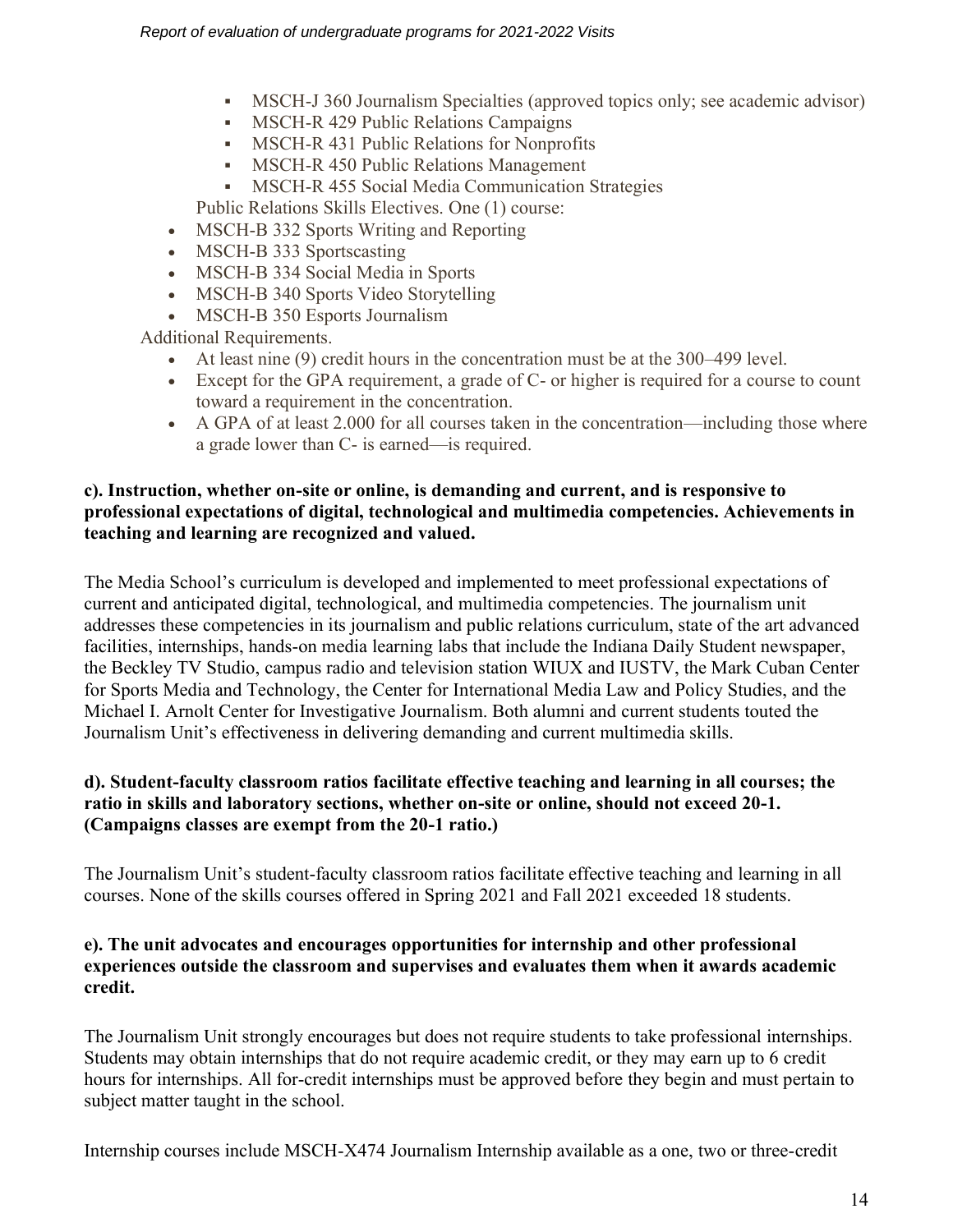hour semester class, the X472 Media Internship, and the Semester in Los Angeles program. The Journalism Unit's coordination with the Walter Center for Career Achievement offers students internships in academic, administrative, and athletic departments across campus.

The internship credit from either course may be applied as a journalism elective toward the student's degree. Students must register for the internship during the semester or summer session in which the internship occurs. The student's final grade is based on the reflection essays and employer supervisor evaluation.

Alumni and students praised the internship program but noted a lack of consistency in how it is implemented. This sentiment was echoed by students who said they were successful in landing their own internships but thought the internship selection and preparation process within the unit could be improved.

It seemed problematic that Advertising is not housed in any unit, as opposed to being part of the Journalism Unit.

# **SUMMARY:**

The Journalism Unit in 2021 compared to the Journalism Department evaluated in 2014-2015 offers the same B.A.J. degree, but with curricular enhancements. The degree now offers two concentrations in news reporting and public relations, although advertising is now a part of the Bachelor of Arts in Media. The "new" Journalism Unit enrolls 469 students, including 211 in news reporting, 208 in public relations, and 50 designated as pre-majors. Journalism is the largest and only accredited unit in the Media School. The Journalism Unit faculty continue to provide current and demanding instruction to uphold the tradition of journalism excellence in the Media School at Indiana.

Overall evaluation, compliance/non-compliance: **COMPLIANCE**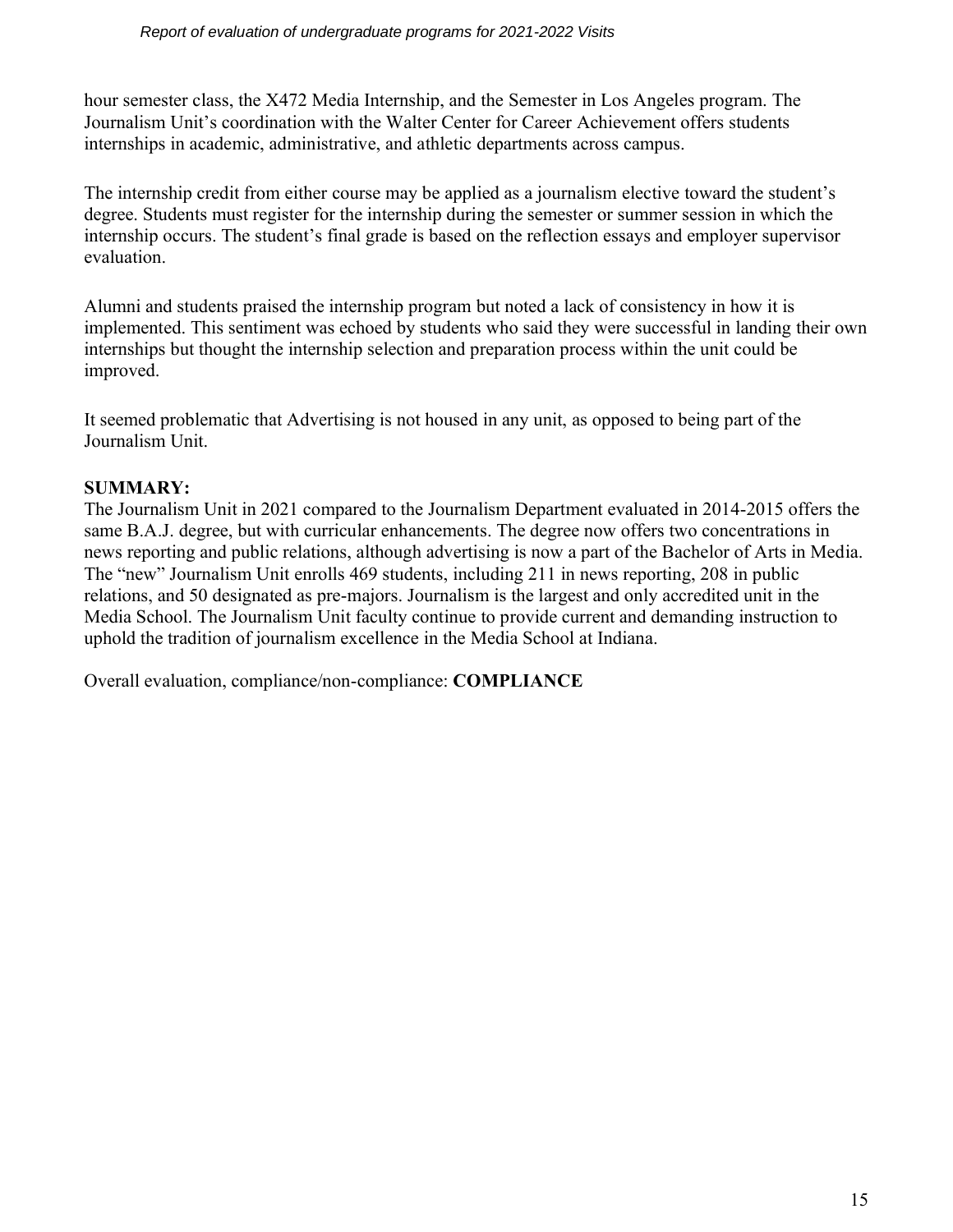# **PART II — Standard 3: Diversity and Inclusiveness**

**Unit performance with regard to indicators:**

**a). The unit has a written diversity plan for achieving an inclusive curriculum, a diverse faculty and student population, and a supportive climate for working and learning and for assessing progress toward achievement of the plan. The diversity plan should focus on domestic minority groups and, where applicable, international groups. The written plan must include the unit's definition of diversity and identify the under-represented groups.**

The 2019-24 diversity plan for the Journalism Unit, housed in the Media School in the College of Arts & Sciences, abides by the college's stated philosophy of valuing "diversity, equity and inclusion as a core strength of its educational mission." The unit also affirms the Media School's statement of values and vision in its *Action Plan for Recruiting and Retaining a Diverse Faculty*. The Journalism Unit's diversity plan covers curriculum, faculty, student body and climate.

The self-study provided the three diversity plans for the unit, school and college, noting that at the school level, there is a standing diversity committee charged with regularly assessing the school's progress on diversity issues and reporting back to the faculty and administration. At the Journalism Unit level, the advisory committee receives suggestions from faculty members for changes to unit policies and advises the unit director on a variety of issues, including diversity.

Although the diversity plans had specific objectives and actions to be taken on a regular basis, none of them noted progress toward completion or included metrics.

**b). The unit's curriculum fosters understanding of issues and perspectives that are inclusive in terms of domestic concerns about gender, race, ethnicity and sexual orientation. The unit's curriculum includes instruction in issues and perspectives relating to mass communications across diverse cultures in a global society.**

A diversity audit of the journalism syllabi reveals several courses that foster understanding of issues and perspectives that are inclusive in terms of domestic concerns about gender, race, ethnicity and sexual orientation either as a learning outcome, in the course outline, or embedded in course content.

For example, a learning outcome for MSCH-C 101 Media, a foundational course is *Students will develop awareness of and sensitivity to the histories, cultures and political, social and economic realities of diverse groups and their representation in the media.*

A professor in MSCH-C 226 Visual Communication said he uses lectures and class discussions to try to help students understand how visual stereotypes have misrepresented various ethnic and racial groups, genders and members of the LGBT community in news coverage, ads and entertainment.

Many students have taken the Media School's Race, Gender and Media course, but it is not required. Students also felt the unit's curriculum was lacking in diversity, although diverse guest speakers have helped to fill the void. The Journalism Unit does not currently have a diversity course. The students are excited about a new course on Immigration Reporting that was first offered during the 2021 spring semester.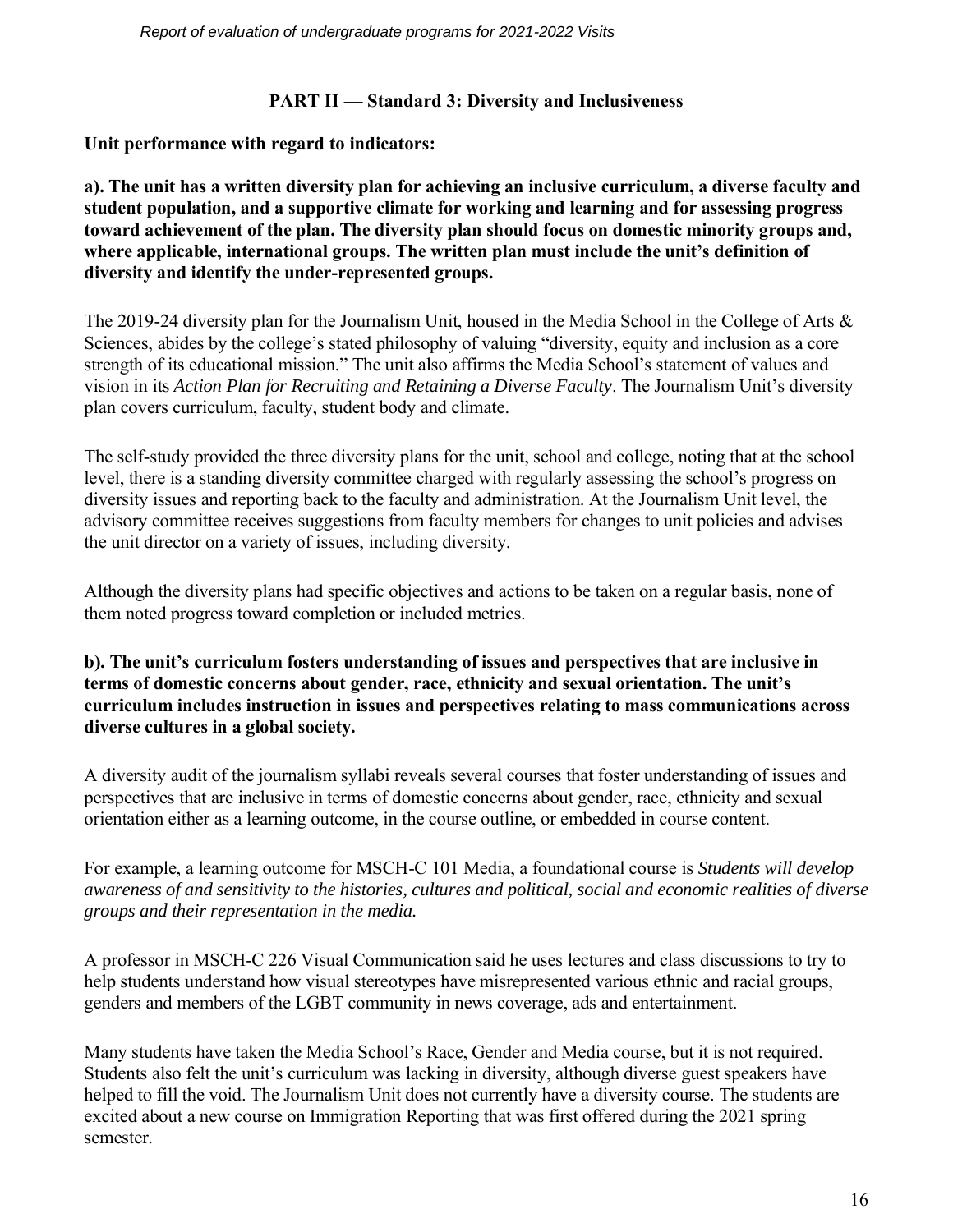# **c). The unit demonstrates effective efforts to recruit women and domestic minority faculty and professional staff and, where feasible, recruits international faculty and professional staff.**

The Media School is responsible for faculty recruitment. Open positions are considered Media School openings, not openings in specific units. Search committees are appointed by the dean or associate dean and always include faculty from the Journalism Unit, among others. After faculty members are hired, they choose which unit or units with which they want to be affiliated.

The previous university provost approved a five-faculty member cluster hire to address the diversity faculty deficiency in the Media School. Students called the Media School "overwhelmingly white" compared to other units at the university. The Media School has yet to begin this search that might result in up to four new Black faculty hires for the Journalism Unit, according to the Media School associate dean and interim dean. "Representation matters," said one student. The Journalism Unit currently has no Black tenure-track faculty. The Media School hired a Black woman as Visiting Professor at the beginning of the Fall 2021 semester, whom students have already begun to praise as a welcome addition to the program in the course and lab that she teaches.

Since the last accreditation visit, a well-regarded Black woman assistant professor in the unit left after the university failed to make her a competitive counteroffer.

# **d). The unit demonstrates effective efforts to help recruit and retain a student population reflecting the diversity of the population eligible to enroll in institutions of higher education in the region or population it serves, with special attention to recruiting under-represented groups.**

Currently, Black, American Indian/Alaskan Native/Asian/Hispanic/Latino students account for 27 percent of the student population in the unit. The unit's Black student population is more closely aligned with the area population, 4.8 percent compared to 4.9 percent.

The unit cites several tactics for attracting, recruiting and retaining a diverse student population. Chief among those are the highly regarded High School Journalism Institute, scholarships, and community outreach.

Students involved in diverse student organizations such as NABJ and NAHJ find it difficult to recruit diverse student members. They also felt that was the case with recruiting students to work on the Indiana Daily Student newspaper (IDS). Students feel that a diverse faculty will greatly enhance retention of students who are Black, Indigenous, and People of Color (BIPOC). "It is hard to recruit students in the Media School because you don't see faculty who look like them," said the student.

# **e) The unit has a climate that is free of harassment and all forms of discrimination, in keeping with the acceptable cultural practices of the population it serves, accommodates the needs of those with disabilities, and values the contributions of all forms of diversity.**

**Accreditation site visit teams will apply this standard in compliance with applicable federal and state laws and regulations, as well as the laws of the countries in which non-U.S. institutions are located.**

The unit demonstrates a commitment to women and members of underrepresented groups through successful tenure and promotion outcomes and encouraging them to pursue leadership opportunities. The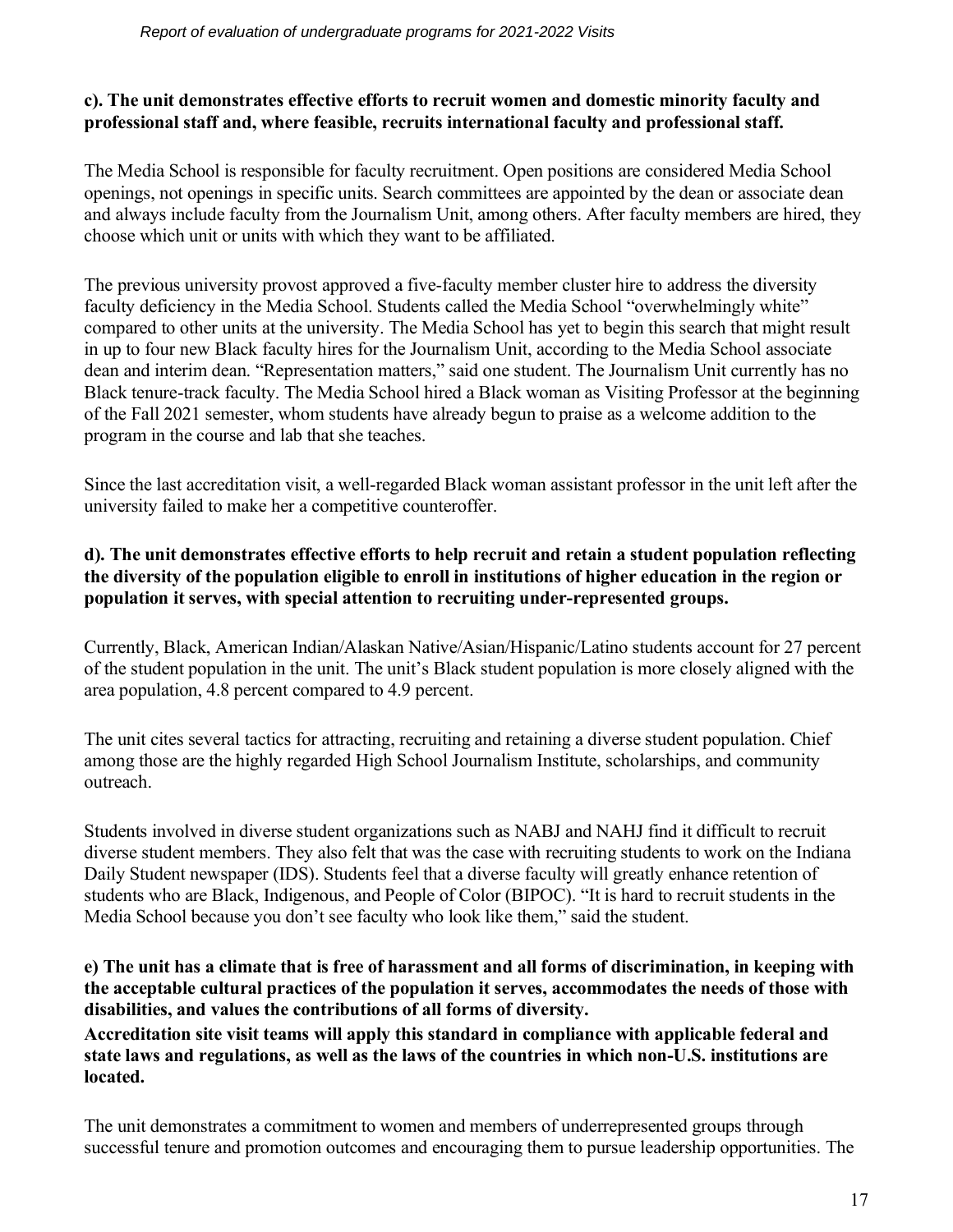current Media School associate dean is an Asian woman, who is also the Herman B Wells Endowed Professor, one of the university's highest honors. She is also one of three full professors; the others are a Korean man and white man. Two other faculty members, a Hispanic man and a Korean-American woman were both granted tenure and promoted to associate professor since the last accreditation visit. Three nontenure track women were hired and promoted to senior lecturer, and two professors of practice are women. The unit also hired a Native American man as an assistant professor in fall 2021.

Faculty generally felt that the unit fosters a welcoming and supportive environment where they can flourish.

# **SUMMARY:**

The unit has been unsuccessful in recruiting and retaining Black faculty in the last three accreditation cycles, including this one. They have been successful to some extent in diversifying the curriculum, but there are gaps that need to be filled, especially when students recognize them and point them out to the site team. Progress has been made, but more needs to be done to recruit and retain Black faculty. The new strategic cluster search when it launches could be a great start.

Overall evaluation, compliance/non-compliance: **NON-COMPLIANCE**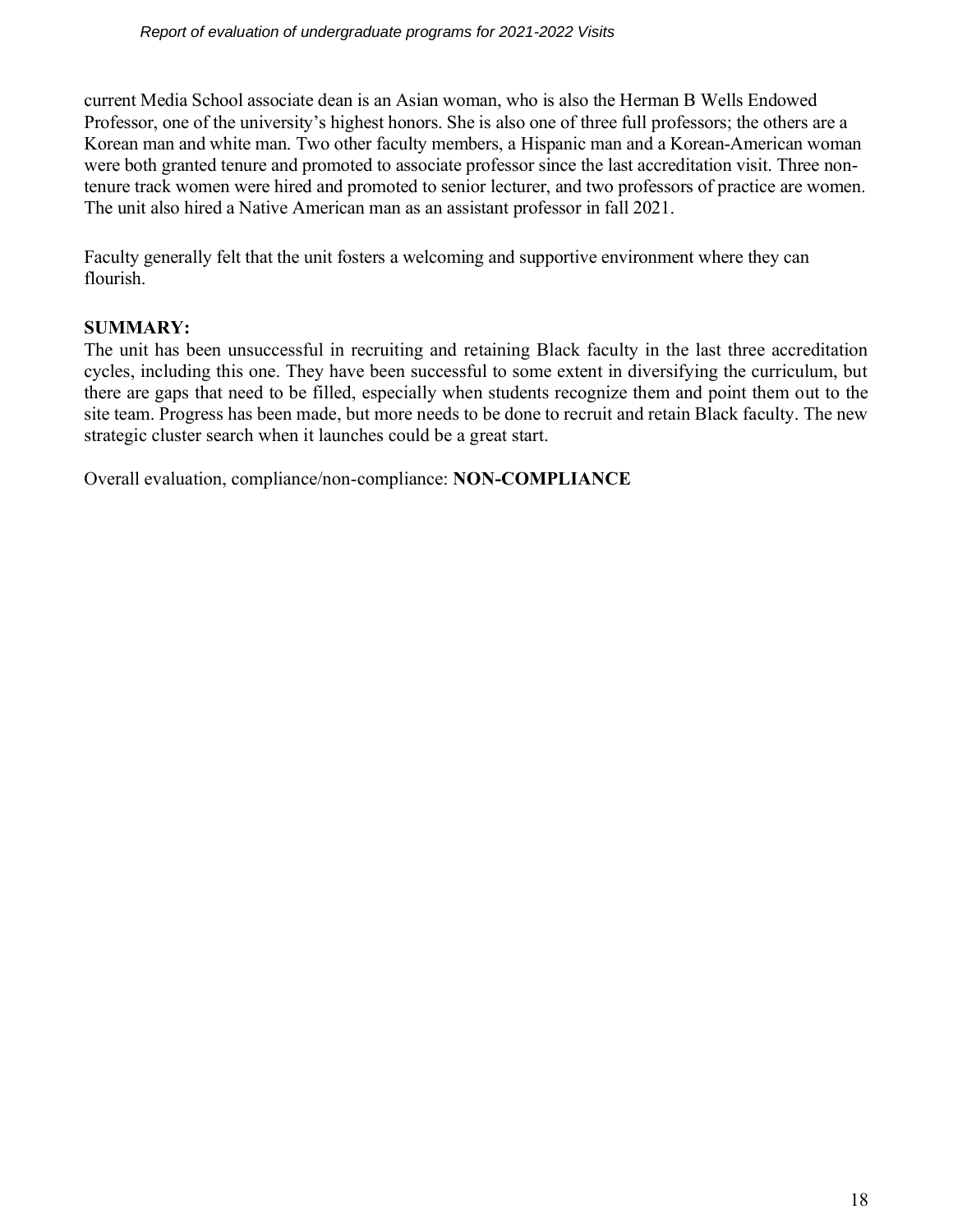#### **Table 6. Faculty Populations, Full-time and Part-time**

Show numbers of female, male, minority, white and international faculty members and the percentages they represent of the unit's total faculty. (Report international faculty the same way the university reports them.)

SCHOOLS LOCATED OUTSIDE OF THE UNITED STATES should adjust the response and listing below to best represent the racial/ethnic/socio economic groups of the area's population.

| Group                                    | Female   | % of total<br>faculty | Male     | % of total<br>faculty |
|------------------------------------------|----------|-----------------------|----------|-----------------------|
| Black/African-American                   |          | 4                     | $\theta$ |                       |
| White                                    | 10       | 38                    |          | 42                    |
| American Indian/Alaskan native           | $\Omega$ |                       |          |                       |
| Asian                                    | 2        | 8                     |          |                       |
| Hispanic/Latino (any race)               | 0        |                       |          |                       |
| Native Hawaiian / Other Pacific Islander |          |                       | 0        |                       |
| Two or more races                        | $\theta$ | 0                     | 0        |                       |
| Other race                               | $\Omega$ |                       |          |                       |
| International (any race)                 |          |                       |          |                       |

#### **Academic year: 2019 – 2020 Full-time faculty**

# **Academic year: 2019 – 2020 Part-time/adjunct faculty**

| Group                                  |          | % of total |          |         |
|----------------------------------------|----------|------------|----------|---------|
|                                        | Female   | faculty    | Male     | faculty |
| Black/African-American                 | $\Omega$ | $\Omega$   | 0        |         |
| White                                  |          | 27         |          | 65      |
| American Indian/Alaskan native         | $\Omega$ | $\Omega$   | $\theta$ |         |
| Asian                                  |          |            |          |         |
| Hispanic/Latino (any race)             |          |            |          |         |
| Native Hawaiian/other Pacific Islander | $\Omega$ | 0          | 0        |         |
| Two or more races                      |          |            |          |         |
| Other race                             | 0        | 0          |          |         |
| International (any race)               |          |            |          |         |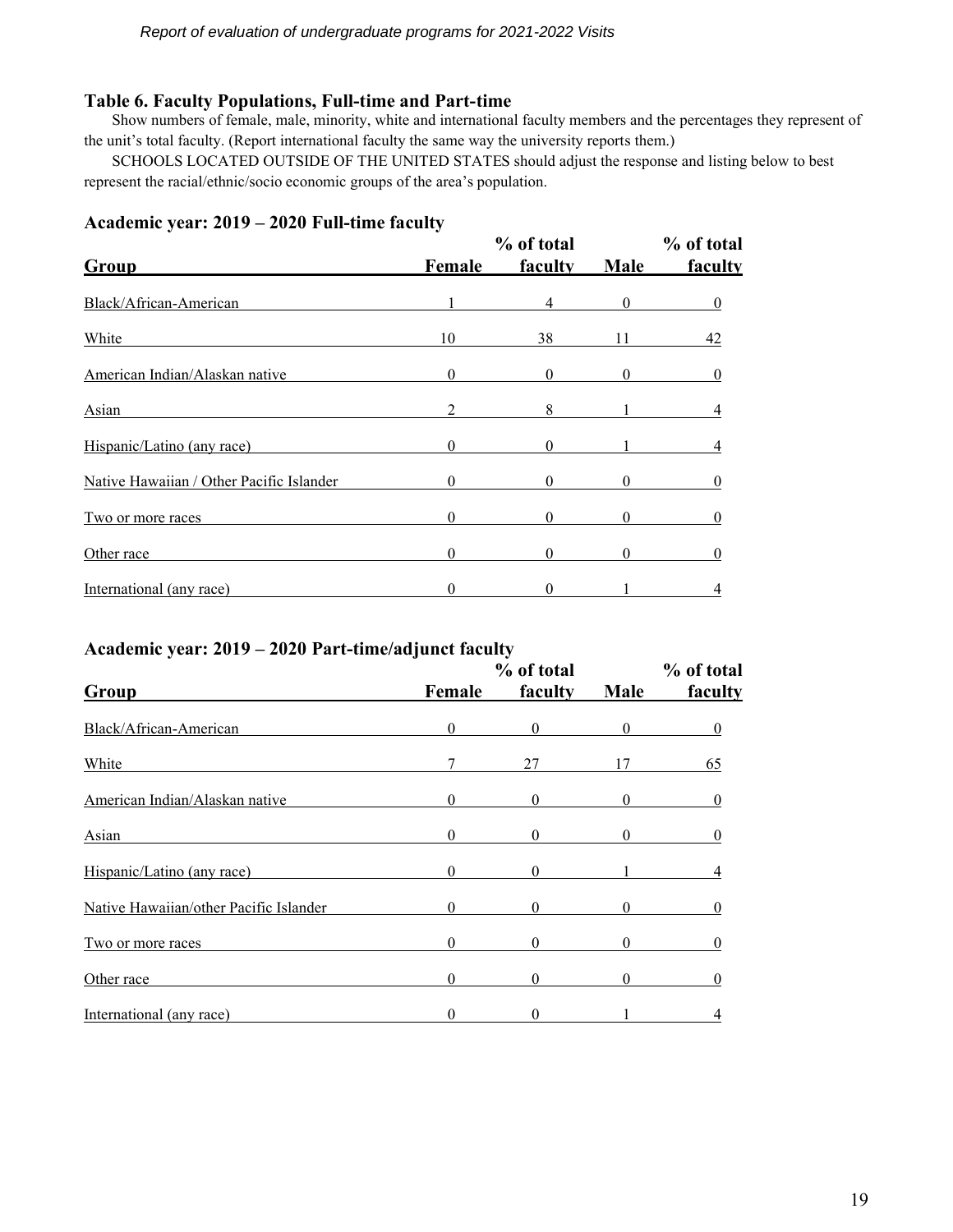| Group                                    | % of total | % of total   |             |         |
|------------------------------------------|------------|--------------|-------------|---------|
|                                          | Female     | faculty      | <b>Male</b> | faculty |
| Black/African-American                   | $\Omega$   | $\Omega$     | $\Omega$    |         |
| White                                    |            | 29           | 12          | 50      |
| American Indian/Alaskan native           | $\Omega$   | $\Omega$     | 0           |         |
| Asian                                    |            | 8            | $^{(1)}$    |         |
| Hispanic/Latino (any race)               | $\Omega$   | $\mathbf{0}$ |             |         |
| Native Hawaiian / Other Pacific Islander | 0          | $\Omega$     | 0           |         |
| Two or more races                        | $\Omega$   | $\mathbf{0}$ | 0           |         |
| Other race                               | 0          | $\theta$     | 0           |         |
| International (any race)                 |            |              |             |         |

# **Academic year: 2020-21 Full-time faculty**

# **Academic year: 2020 – 2021 Part-time/adjunct faculty**

| Group                                  |          | % of total |              |         |
|----------------------------------------|----------|------------|--------------|---------|
|                                        | Female   | faculty    | Male         | faculty |
| Black/African-American                 |          |            | $\theta$     |         |
| White                                  |          | 10         | 15           | 75      |
| American Indian/Alaskan native         | $\Omega$ | $\Omega$   | 0            |         |
| Asian                                  |          |            |              |         |
| Hispanic/Latino (any race)             |          |            |              |         |
| Native Hawaiian/other Pacific Islander | $\Omega$ | 0          | $\mathbf{0}$ |         |
| Two or more races                      |          |            |              |         |
| Other race                             | 0        |            |              |         |
| International (any race)               |          |            |              |         |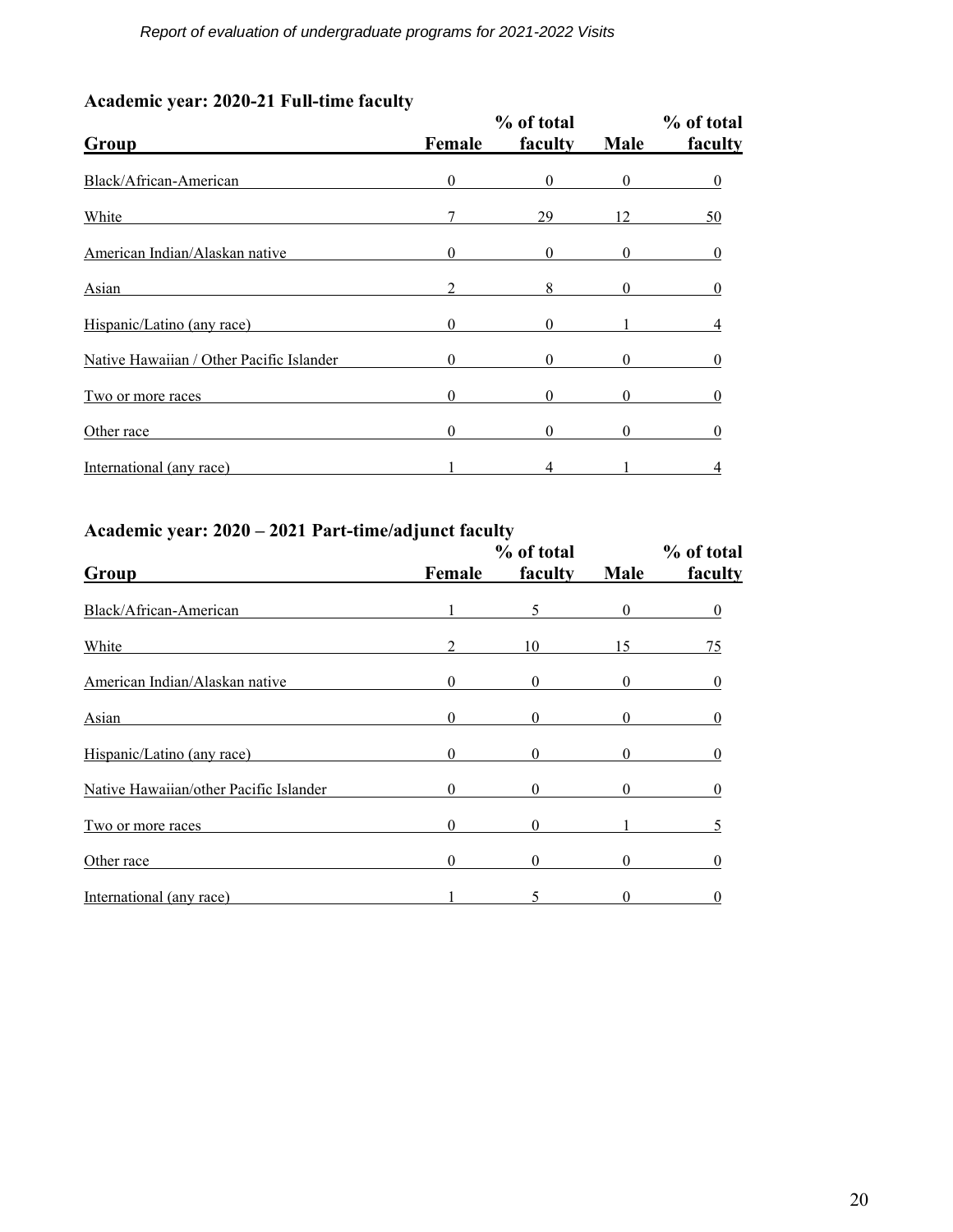# **PART II — Standard 4: Full-Time and Part-Time Faculty**

# **Unit performance with regard to indicators:**

# **a). The unit has written criteria for selecting and evaluating the performance of all full-time and part-time faculty and instructional staff**.

The unit has 27 full-time faculty members, including 13 tenured or on tenure track, 7 lecturers and 6 professors of practice. A visiting senior lecturer also meets with the unit even though she is technically assigned at the school level rather than at the unit level.

Full-time faculty are selected via a search process decided by the entire school with each of the four units represented on each search. Those searches are conducted according to written university criteria. The search committees recommend candidates to the dean who negotiates employment. Once hired, each new faculty member can choose which of the four units to join.

Part-time faculty are also hired at the school level by the director of undergraduate studies in consultation with unit directors and approval by the dean. Such adjuncts can teach no more than two courses per semester.

# **b). Full-time faculty have primary responsibility for teaching, research/creative activity and service.**

The normal teaching load for tenured and tenure-track faculty is 2-2; lecturers have a 3-3 load and professors of practice have a 2-2 load with specific service related assignments like running awards programs or centers. Together, the full-time faculty teach a majority of the unit's core and required courses.

# **c). Credentials of the unit's faculty represent a balance of professional and scholarly experience and expertise kept current through faculty development opportunities, relationships with professional and scholarly associations, and appropriate supplementation of part-time and visiting faculty.**

All of the tenured and tenure-track faculty have PhDs and a majority of the lecturers and professors of practice have master's degrees. The unit has a nice balance between faculty who do scholarly work and those that do journalistic work and who maintain strong connections to the industry. Several members of the faculty have also won teaching awards.

Faculty are exposed to a number of teaching and professional development activities through the unit, which administers a teaching fellowship, as well as at the university level.

# **d). The unit regularly evaluates instruction, whether onsite or online, using multiple measures that include student input.**

The unit expects all of its faculty—both full and part-time---be fully "engaged in the enterprise of teaching." Beyond annual reviews of all tenure-track and non-tenure track faculty who have yet to be promoted, the unit provides a campus-wide online course evaluation to every student in every class. The school adds five questions to that survey and faculty can add their own questions as well. Full-time faculty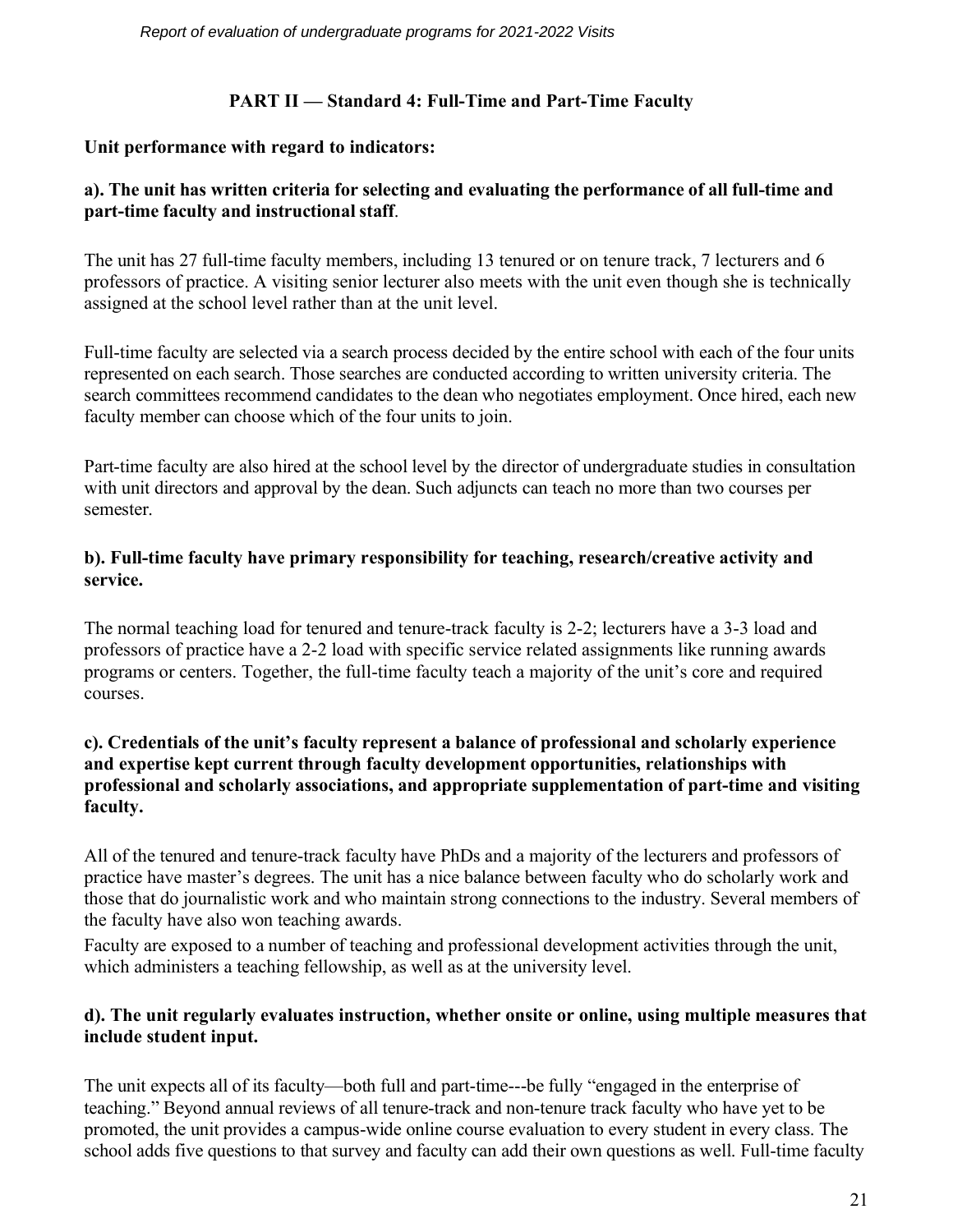are also regularly peer reviewed. The unit appoints peer reviewers to evaluate new hires in their first year and tenure-track and non-tenure track faculty are encouraged to engage in a peer review process every two years. The school has a written evaluation form and guide.

Part-time faculty are reviewed by the school's director of undergraduate studies in consultation with the unit director.

# **e). The faculty has respect on campus for its university citizenship and the quality of education that the unit provides.**

The strong history and admiration of journalism education on campus has followed the unit as it became part of the Media School. The faculty is not only respected among the other three units within the school, it is also respected throughout the Bloomington campus, particularly because of the awardwinning student media that the faculty within the unit mentor.

# **SUMMARY:**

The unit has a productive faculty of strong teachers and accomplished researchers in both the scholarly and creative realm. They are well respected and liked by their students and colleagues across the campus.

Overall evaluation, compliance/non-compliance: **COMPLIANCE**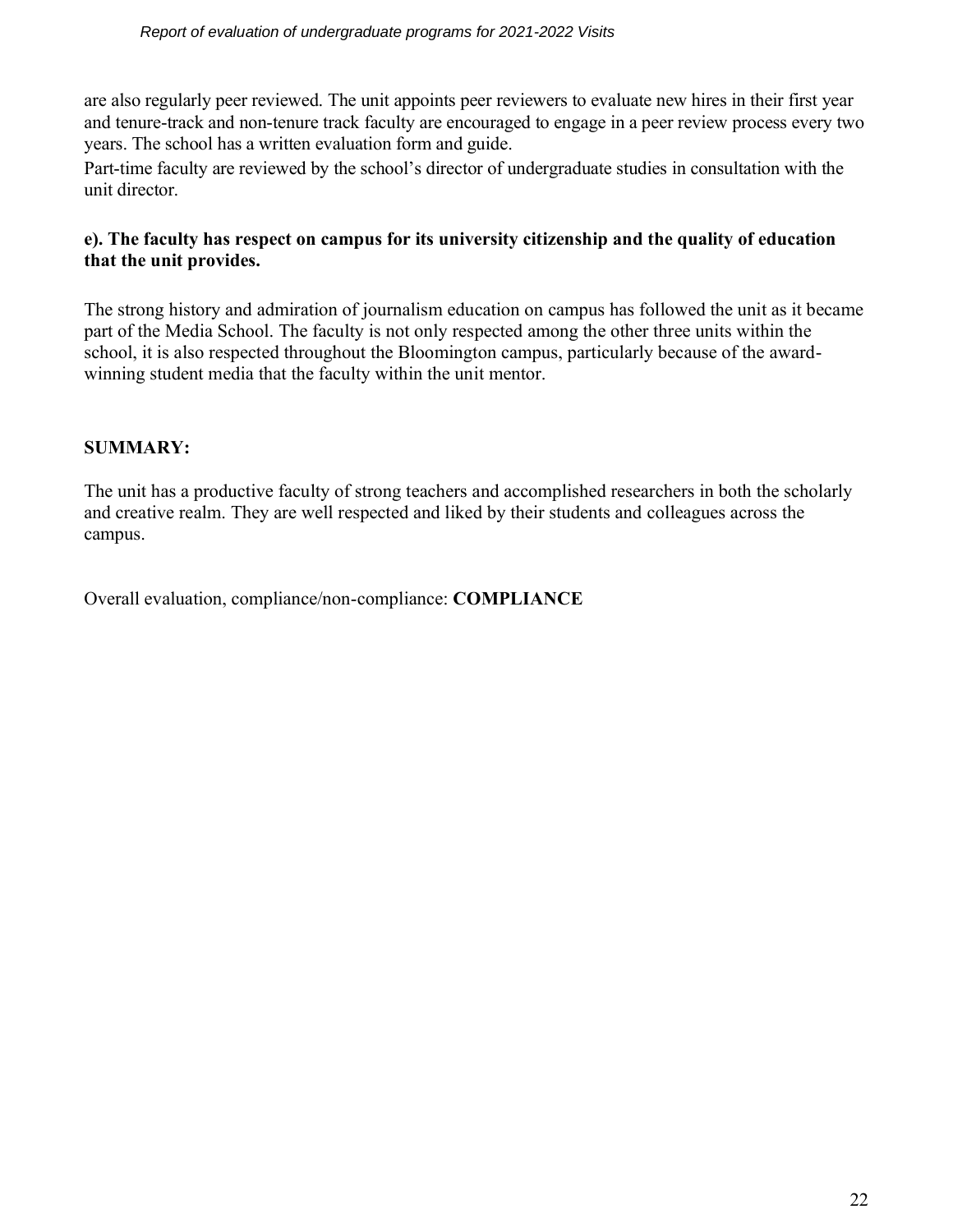# **PART II — Standard 5: Scholarship: Research, Creative and Professional Activity**

# **Unit performance with regard to indicators:**

# **a). The unit requires, supports and rewards faculty research, creative activity and/or professional activity.**

The Journalism Unit values and supports faculty research, creative activity and professional activity. Faculty in the unit take pride in scholarly, creative and professional productivity, also in the unit's continued and relevant engagement in research and the professional fields. The current university climate also encourages eligible faculty to seek funding and competitive grants at the college, university and national levels.

The unit directly supports faculty research and professional activity though small grants, competitive grants-in-aid, summer faculty grants, start-up packages and travel to conferences. The unit director distributes discretionary funds for travel and for research or creative activity initiatives from funds allocated to the unit by the dean of the Media School. The dean also awards travel funding directly to faculty members engaged in activity that represents the school beyond the unit.

Due to the restructuring of the former School of Journalism to what is now a unit within a 4-unit Media School, the unit has limited autonomy regarding funding decisions, because the dean's office now makes significant funding and resourcing decisions. Legacy foundation funds, however, remain within the unit to be used at the unit's discretion.

Tenured faculty at IU Bloomington are eligible to apply for sabbatical leaves every seven years. Sabbatical leave for tenured faculty provides time to pursue research and professional development interests. Professors of Practice may receive full or partial pay for leave subject to approval by the dean. Administrative appointments receive one semester paid leave upon completion of their term.

# **b). The unit specifies expectations for research, creative activity and/or professional activity in criteria for hiring, promotion and tenure.**

The journalism unit adopted a five-year strategic plan in 2019, supplementing the Media School Strategic Plan adopted in 2017. This plan articulates the unit's mission, values and goals including indicators of success for research, and creative and/or professional activity. The plan details general procedures and criteria for hiring promotion and tenure "in tandem with any changes in Media School and university policies." It also lists processes for communicating hiring priorities to the Media School's Director of Undergraduate Studies (DUS) and concerns to the Media School's Advisory Board (FAB). Faculty and director hiring requests connect to "student enrollments, demands for specializations and faculty consensus on priorities in research and creative activity."

# **c). Evaluation criteria for promotion, tenure and merit recognition account for and acknowledge activities appropriate to faculty members' professional as well as scholarly specializations.**

The unit's criteria for promotion, tenure and merit recognition are appropriate to each member's professional and scholarly specializations. Committees for tenure, promotion and merit recognition include faculty as specified by university policies. The unit director maintains open communications with faculty in conjunction with the school's dean and directors.

# **d). Faculty members communicate the results of research, creative and/or professional activity to other scholars, educators and practitioners through presentations, productions, exhibitions,**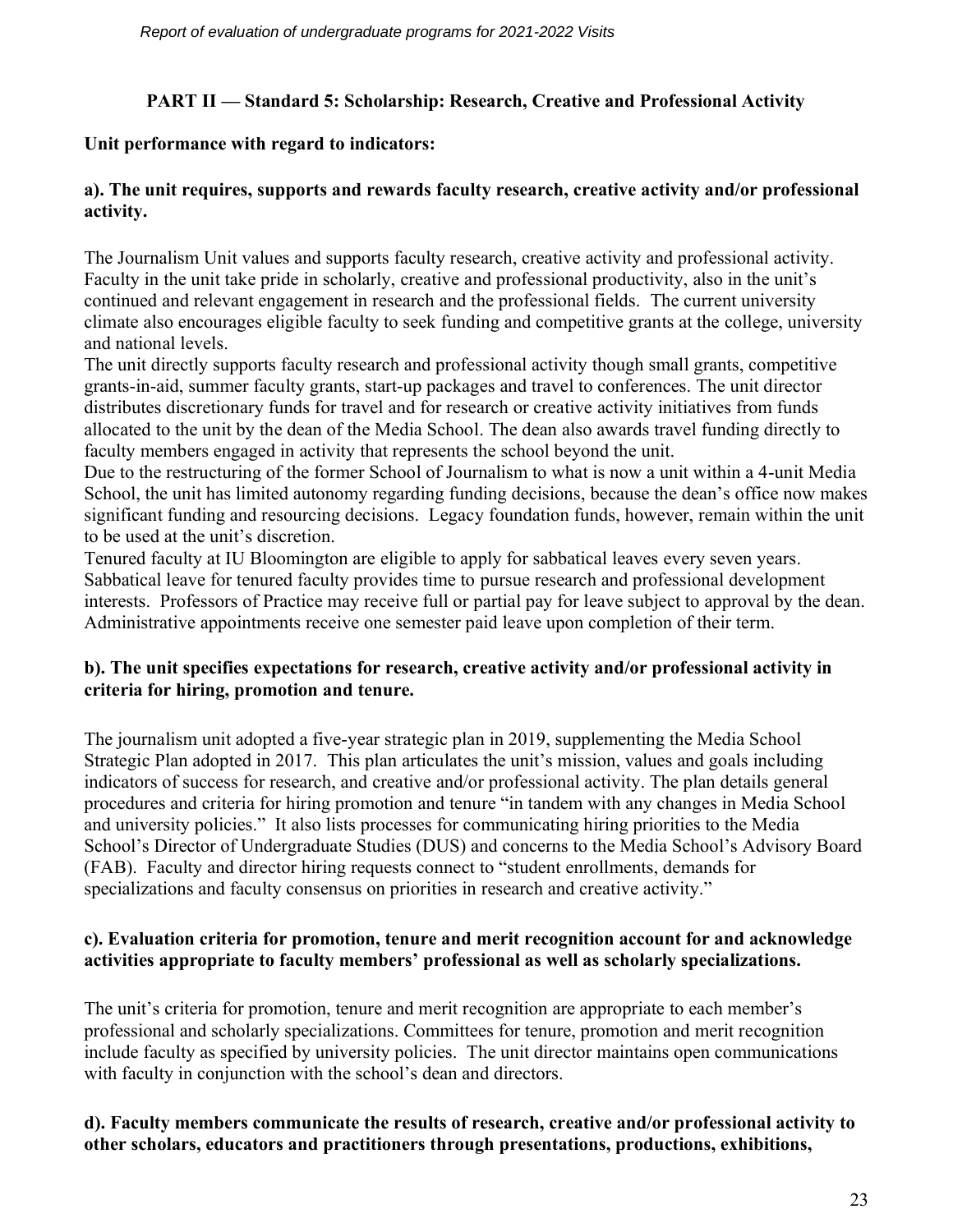# **workshops and publications appropriate to the activity and to the mission of the unit and institution.**

Faculty members are active in publication, leadership and participation in conferences, workshops and professional organizations. Reported activity since the 2014 ACEJMC accreditation includes 23 active faculty, seven faculty members no longer on the faculty due to resignation or retirement and two faculty members who elected to join other units in the Media School. (See chart of Scholarship, Research and Creative Activities included in this section.)

# **e). The unit fosters a climate that supports intellectual curiosity, critical analysis and the expression of differing points of view.**

The unit evidences a collegial, open and engaged professional climate reflecting and encouraging diverse professional and research interests. Research and creative activities cover a wide range of topics and ideas including environmental, health and sports media, broad interests and engagement in international travel and participation in global cultures, journalism, media, public relations and communications developments, ethics and law. This broad spectrum of faculty interests and mutual support create a climate of professional activity, engagement and enthusiasm for the unit's and individual faculty members' work and interests.

The Journalism Unit's five-year strategic plan outlines the importance of fostering and encouraging a supportive and open intellectual climate across a broad spectrum of goals, activities, values and culture.

# **SUMMARY:**

The unit and the Media School support and reward faculty research, creative and professional activity to encourage faculty engagement and commitment to scholarly and professional achievement. The unit's activity and climate reflect strong ties to a broad range of faculty, industry and field of interests. The unit's 2019 strategic plan provides guidance to maintain and grow a sound and open intellectual climate successfully integrated into the Media School.

Overall evaluation, compliance/non-compliance: **COMPLIANCE**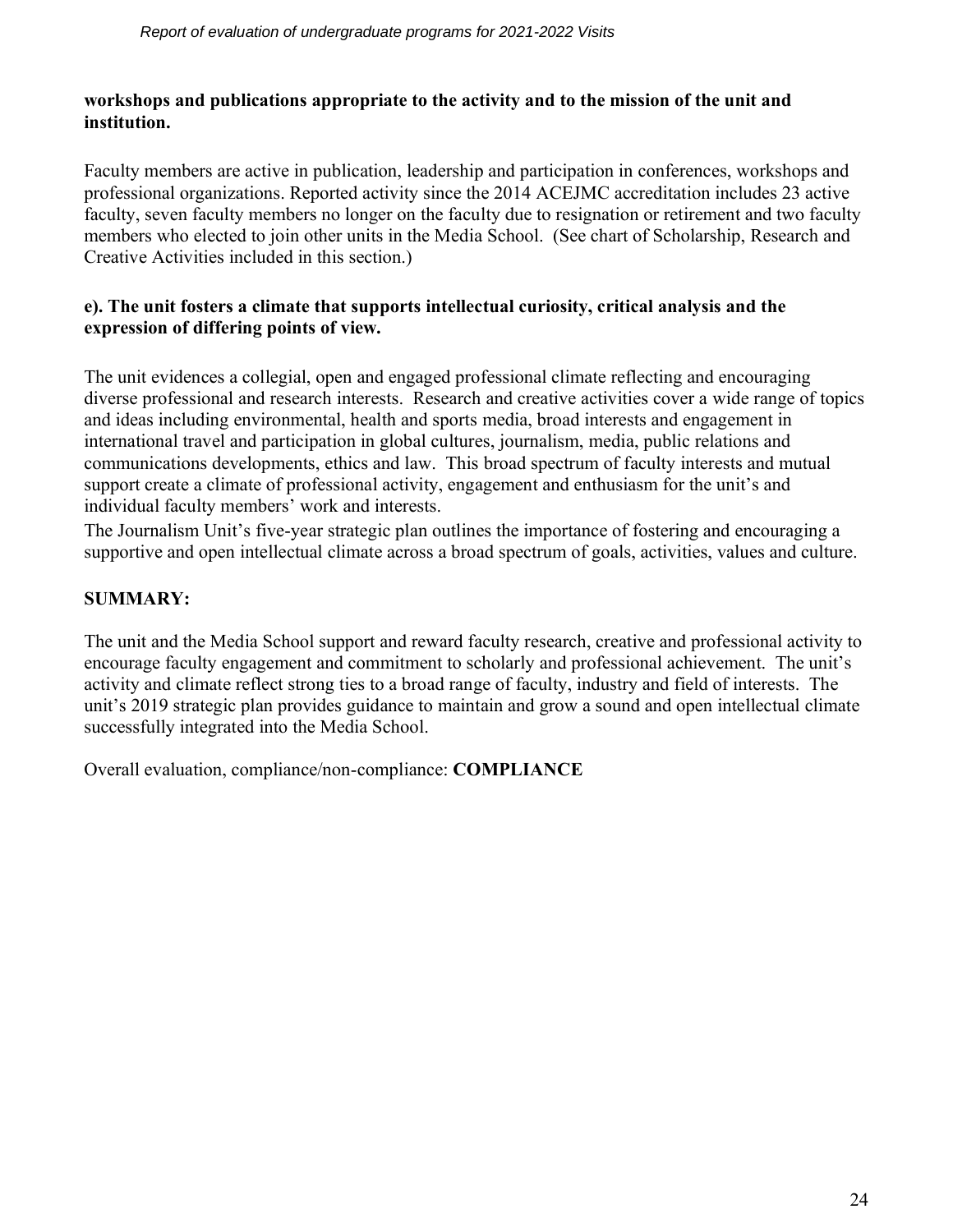# **Scholarship, Research, Creative and Professional Activities**

| <b>Individuals</b>                                                                                                                                                                                                            |                  |                |                  |                  |                  |                  |
|-------------------------------------------------------------------------------------------------------------------------------------------------------------------------------------------------------------------------------|------------------|----------------|------------------|------------------|------------------|------------------|
|                                                                                                                                                                                                                               | <b>Total</b>     | Full           | Asso.            | Assist.          | <b>Other</b>     | <b>Totals</b>    |
|                                                                                                                                                                                                                               | from             | <b>Profs</b>   | <b>Profs</b>     |                  | Profs Faculty**  |                  |
|                                                                                                                                                                                                                               | Unit*            | (5)            | (6)              | (7)              | (16)             | (34)             |
| <b>Awards and Honors</b>                                                                                                                                                                                                      | 69               | 5              | $\overline{7}$   | 20               | 37               | 69               |
| <b>Grants Received Internal</b>                                                                                                                                                                                               | 44               | $\overline{2}$ | 12               | 10               | 20               | 44               |
| <b>Grants Received External</b>                                                                                                                                                                                               | 16               | $\overline{0}$ | 8                | $\overline{4}$   | $\overline{4}$   | 16               |
| Scholarly Books, Sole- or<br>Co-authored                                                                                                                                                                                      | $\overline{4}$   |                | 3                | $\boldsymbol{0}$ | $\overline{0}$   | $\overline{4}$   |
| Textbooks, Sole- or<br>Co-authored                                                                                                                                                                                            | $\boldsymbol{0}$ | $\theta$       | $\boldsymbol{0}$ | $\boldsymbol{0}$ | $\boldsymbol{0}$ | $\boldsymbol{0}$ |
| <b>Books Edited</b>                                                                                                                                                                                                           | 3                |                | $\overline{2}$   | $\theta$         | $\theta$         | 3                |
| <b>Book Chapters</b>                                                                                                                                                                                                          | 24               | 6              | 15               | $\overline{2}$   |                  | 24               |
| Monographs                                                                                                                                                                                                                    | 6                | $\theta$       | 6                | $\theta$         | 0                | 6                |
| <b>Articles in Refereed Journals</b>                                                                                                                                                                                          | 72               | 17             | 19               | 40               | 0                | 76               |
| <b>Refereed Conference Papers</b>                                                                                                                                                                                             | 51               | 8              | 20               | 25               | $\theta$         | 53               |
| <b>Invited Academic Papers</b>                                                                                                                                                                                                | 34               | $\overline{0}$ | 34               | $\mathbf{0}$     | $\overline{0}$   | 34               |
| Encyclopedia Entries                                                                                                                                                                                                          | $\overline{0}$   | $\overline{0}$ | $\overline{0}$   | $\overline{0}$   | $\theta$         | $\boldsymbol{0}$ |
| <b>Book Reviews</b>                                                                                                                                                                                                           | $\overline{4}$   | $\theta$       | $\overline{4}$   | $\overline{0}$   | $\theta$         | $\overline{4}$   |
| Articles in Non-refereed<br>Publications                                                                                                                                                                                      | 74               | $\theta$       | 26               | 20               | 28               | 74               |
| <b>Juried Creative Works</b>                                                                                                                                                                                                  | $\theta$         | $\theta$       | $\mathbf{0}$     | $\mathbf{0}$     | $\overline{0}$   | $\boldsymbol{0}$ |
| <b>Non-juried Creative Works</b>                                                                                                                                                                                              | 5                | $\overline{0}$ | $\overline{0}$   | $\boldsymbol{0}$ | 5                | 5                |
| Other (please specify:<br>Includes: invited professional talks,<br>legal citations, work used in others'<br>textbooks, appearances on national TV,<br>professional blogs, conferences<br>organized and panels served, invited | 505              |                | 119              | 23               | 356              | 505              |
| conference presentations.                                                                                                                                                                                                     |                  |                |                  |                  |                  |                  |

\*Co-authored work should be counted as a single publication in the unit totals. However, if, for example, two members of the faculty are co-authors on the same journal article, it would be reported as a publication for both authors. \*\*Includes all full-time faculty who do not hold listed ranks, such as instructors and others on term appointments. Many faculty in this category may hold teaching appointments without significant scholarship, research or creative requirements.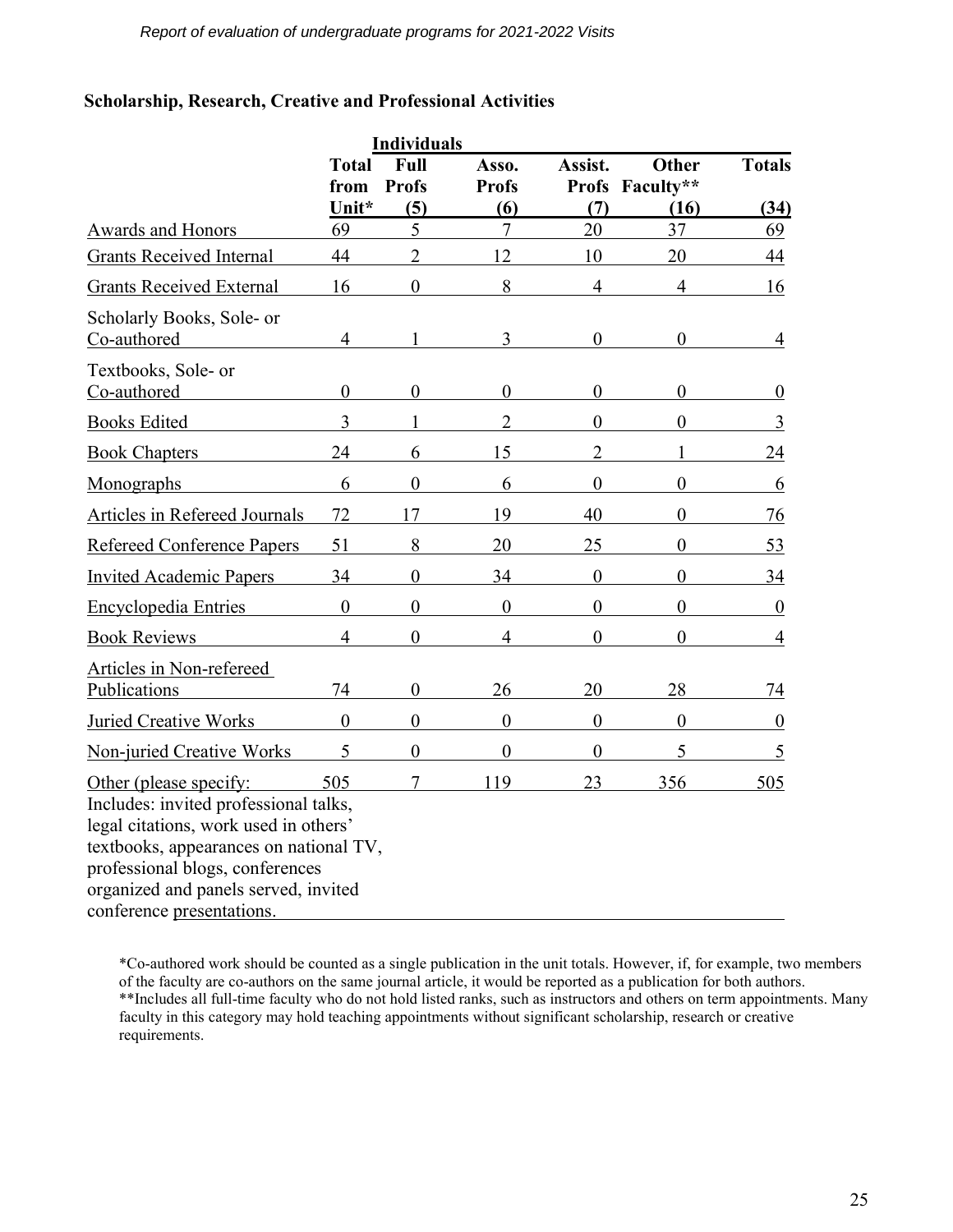# **PART II — Standard 6: Student Services**

# **Unit performance with regard to indicators:**

# **a). Faculty and/or professional advising staff ensure that students are aware of unit and institutional requirements for graduation and receive career and academic advising.**

The academic advising in the Media School starts early, with major degree requirements explained for many prospective students during their high school visits. This information is shared during regularly scheduled visits by either the Media School's assistant director of recruiting or one of the school's academic advisors.

The degree requirement information is shared again numerous times through summer new student orientation sessions, and at group advising sessions that take place during Welcome Week at the start of freshmen semesters. Students at this time are also introduced to the online Academic Advisor Report that helps them track their progress toward graduation and view options for future courses that will meet those requirements.

The self-study provides many websites within the university where students can get information about degree requirements and related information. Perhaps most important among them is the website containing the Academic Advisement Report mentioned above, which is available to both advisers and students. Advisors go through these reports during advising sessions with students and students report they are clear, easy to understand and helpful.

The Media School employs six, full-time academic advisors and two are expert at requirements for the BA in Journalism. These academic advisors are formally evaluated every year by both the school and the college, including observation of advising sessions.

Centralized recording functions in the Media School allow the advisors to track student progress towards their degrees and improve compliance with graduation and accreditation requirements.

Surprisingly, the only time Media School students are required to meet with an advisor is when they first enter the school program, but it is recommended that students meet with an advisor each semester and they can sign up for an appointment online, visit during drop-in hours (during non-Covid times), or send an email if appointments are full. Students report their ability to track their own progress online and easily see which courses are required to advance towards their degree means regular in-person visits with their advisor are not always necessary.

Career advising takes place through the college's Walter Center for Career Achievement, which assigns an associate director of employer relations and a career coach to work with Media School students on career and internship placement. The career coaches advise students and provide one-on-one counseling sessions on a walk-in basis and by appointment. Students can receive help with resumes, cover letters and portfolio preparation, as well as working on interview skills.

Student opinions about the quality of the advising are collected in senior focus groups. In interviews with the students, they reported to site team members being happy with the advisors and their availability. They also praised the advisors for their knowledge of the curriculum and ability to suggest related courses students would find of interest.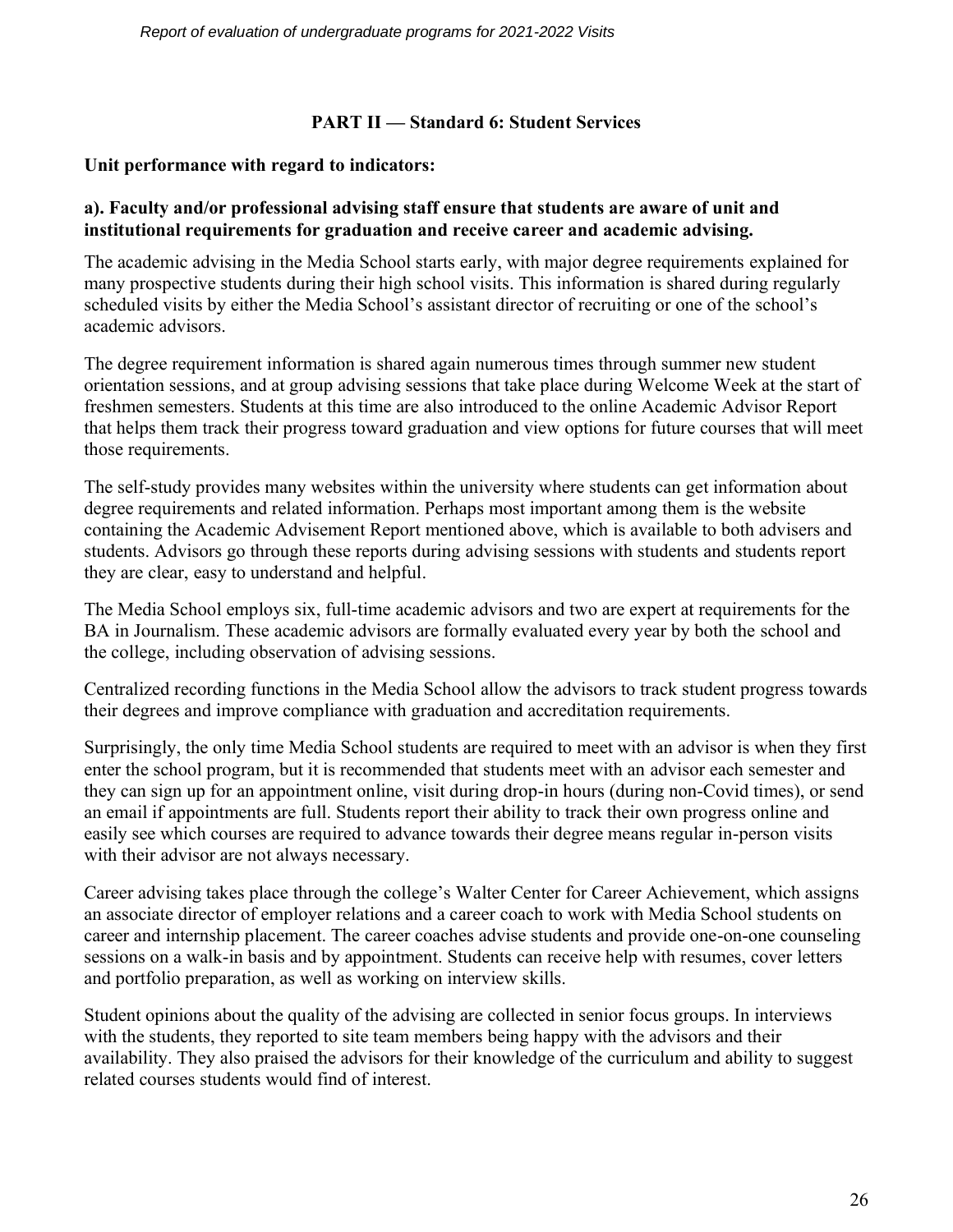# **b). Faculty are available and accessible to students.**

Faculty members hold scheduled office hours for at least two hours each week and many are available during the day on a walk-in basis or by appointment. Faculty also communicate regularly with students through email and Canvas (the campus course program). Students report the faculty are widely and frequently available, including during off-hours when some students might need help with equipment in the field.

# **c). The unit keeps students informed about the activities, requirements and policies of the unit.**

The Media School has a Director and Assistant Director of Student Services who are responsible for coordinating services among academic advising, career services, experiential learning, and undergraduate recruiting.

Information about the school, career information and notices about upcoming events and opportunities within the school are shared with students via a weekly electronic newsletter titled The Buzz, which is sent to all enrolled students every Wednesday. Much of this information is also shared on monitors located throughout Franklin Hall.

# **d). The unit and the institution provide students with extra-curricular activities and opportunities that are relevant to the curriculum and develop their professional as well as intellectual abilities and interests.**

The Media School offers more than two dozen student clubs and a wide array of programs and professional and social activities for the students. The school maintains a web page describing a wide range of organizations and activities supported by the school and available to students in the unit that include American Student Radio, National Association of Black Journalists, Public Relations Society of America, Ad Club of Indiana, Society of Professional Journalists and many others. Each organization has a faculty sponsor and financial assistance from the school.

The unit and school also have a number of impressive programs available to students including:

The Ernie Pyle Scholars program provides scholarships to 15 to 18 incoming freshmen each year, and provides them with opportunities including honors sections, a spring break week at the Poynter Institute, and a six-week "Summer in London" experience that includes course credit and an internship.

The Arnolt Center for Investigative Journalism – an independent, working newsroom teaching and producing investigative journalism through partnerships with other national and international news outlets.

An independent student newspaper (Indiana Daily Student or IDS), a student television station, a student radio station, a student run advertising and marketing agency, and a campus yearbook allow students to gain experience in varied journalism fields.

Several international travel courses that provide global experiences in Europe, Africa, Asia and Latin America including some including media internships.

The Media School also partners with many centers and institutes that allow students to expand their education including the Black Film Center, the National Sports Journalism Center, and the Observatory on Social Media.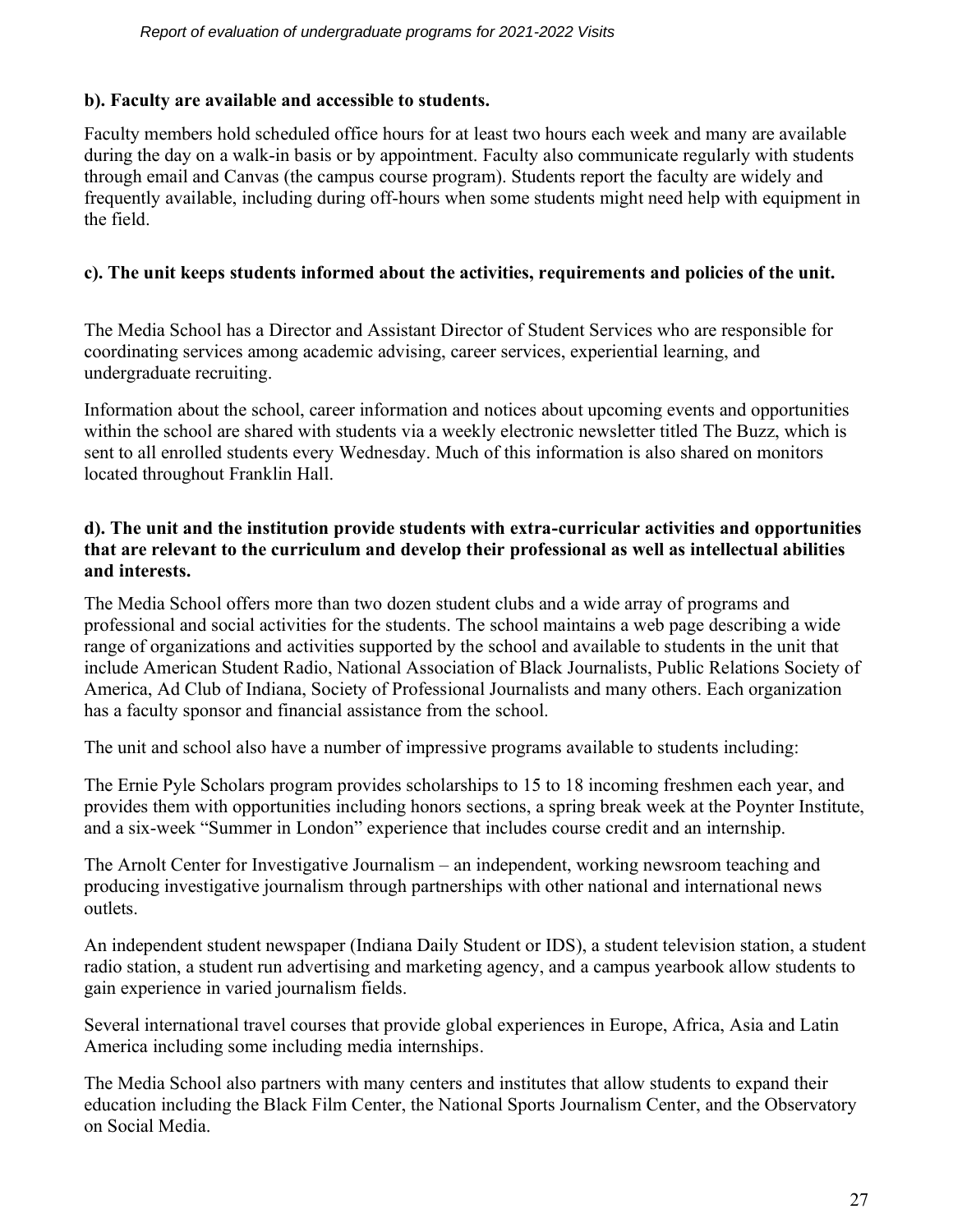Most students working towards a BA in Journalism also participate in a professional internship. Internships are not required but are strongly encouraged for students in the unit. Students may earn up to six credit hours for internships. The School, in conjunction with the Walter Center for Career Achievement, assists students with finding and applying for internships, although many students report securing professional internships on their own. Some students complained that this centralized approach to locating internships through the career center made it more difficult than if it were run entirely by the unit, but a clear majority of students do participate in internships.

Students and the businesses with which they intern both report that the students from Journalism Unit are generally better prepared for their internships than students from other universities.

There are also many academic, administrative and athletic department related internships available to students within the Media School.

# **e). The accredited unit must gather, maintain and analyze enrollment, retention, graduation rates and other aggregate information for improving student services and reducing barriers to student success. The unit annually publishes retention and graduation information on its website.**

The IU Office of the Vice Provost for Undergraduate Education collects and maintains retention and graduation data. Enrollment data for the school and unit are gathered in house, pulling from the IU databases. The Media School director of administration and strategic initiatives along with the director of journalism, compile and analyze the enrollment, retention and graduation rate data for all students in the BA of Journalism degree.

The School saw a drop in second and third year journalism degree retention after the Journalism School became a unit in the larger Media School. This was happening even though retention rates within the school itself were not falling. The data indicate moving the journalism degree program into the Media School increased initial enrollment into the degree program, but that more students than before now transfer to other degree programs within the Media School after being introduced to the other majors and concentrations offered within the school. The trend seems to be strongest among students enrolling in the BA in Journalism degree program and switching to the BA in Media major. The School says this is a small percentage, and the majority of those who enroll in the BA Journalism degree program do graduate with a BA in Journalism.

The most recent retention and graduation data can be found on the Media School's website.

# **SUMMARY:**

A staff of fulltime advisors combined with the Academic Advisor Report ensures students are aware of program and graduation requirements. Faculty are available to the students and students are kept informed about the unit through formal and informal communication methods. The School has numerous, varied and well-run extracurricular activities and student media outlets and adequate internship support. Enrollment data is available and efforts are underway to increase what has been declining enrollment in the Journalism Unit.

Overall evaluation, compliance/non-compliance: **COMPLIANCE**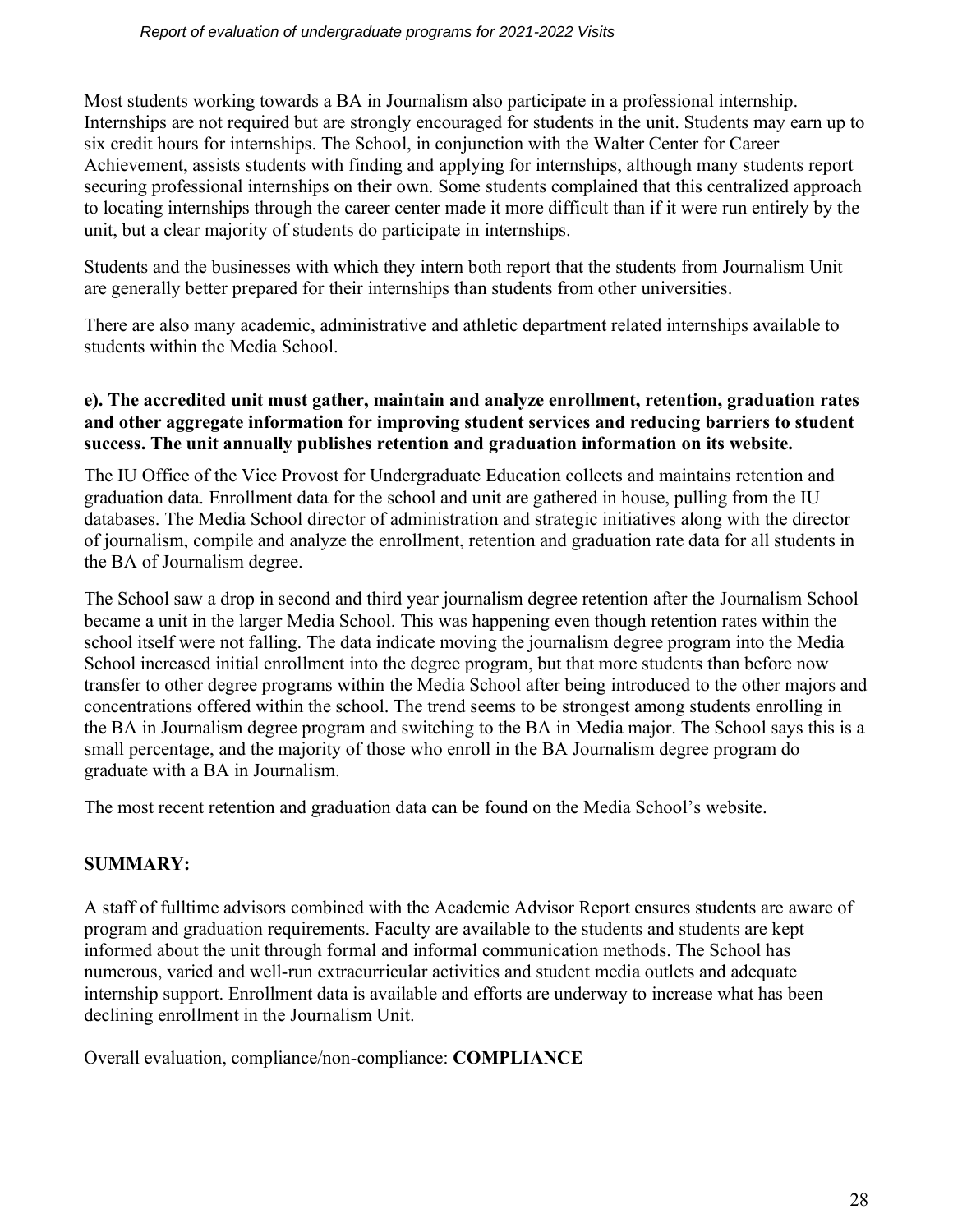# **PART II — Standard 7: Resources, Facilities and Equipment**

## **Unit performance with regard to indicators:**

# **a). The unit has a detailed annual budget for the allocation of its resources that is related to its long-range, strategic plan.**

The budget allocation for the Journalism Unit is part of the larger, central budget of the Media School. A detailed budget provided in the self-study breaks out the Journalism Unit's portion of the school's budget and indicates small but steady growth for the years leading up to and including the self-study year.

The unit shares the expenses for many of the administrative and support staff salaries with other units in the school, but budget lines for Journalism Unit faculty and lecturers, equipment, travel and research show continuity in the budget over time.

The resources are adequate to achieve the goals set forth in the Journalism Unit's strategic plan. The unit's strategic plan is much more specific than the strategic plan written by the Media School and leverages the new facilities and resources of the Media School well, to broaden the curriculum opportunities for the students.

The Journalism Unit has been able to supplement its budget allocations and create opportunities and programs for students through successful development efforts. The Ed Spray Control Room (television), the Beckley TV studio and the Arnolt Center for Investigative Reporting were all made possible due to substantial multi-million dollar gifts from School alumni.

The unit has also been able to keep control over its endowments which provides funds for student scholarships and faculty teaching enhancement.

# **b). The resources that the institution provides are adequate to achieve the unit's mission. The resources are fair in relation to those provided other units.**

The resources allocated by the Media School to support the Journalism Unit are adequate to support its mission. The size of the journalism faculty has been maintained as part of the Media School. The resources given to the unit are fair compared to the other units in the school and cover staff initiatives such as guest speakers, special seminars, student clubs, and foreign travel for student classes.

When the Journalism Unit was its own school at Indiana University, it also had complete control over its research funding, which many faculty members described as more robust and easier to access in the past. Currently the research funding allocations are handled at the school level, and Journalism Unit faculty report it is more difficult to get the funding now than in the past but admit that the research funding allocations are fair when compared to other units within the school.

In the Fall of 2021, WIUX, the student radio station was denied continuing funding from the IU student government. IUSTV, the student run television station, similarly lost its student government funding in 2019. Both operations are now run with school funds. The stations remain editorially independent. A working group has created detailed suggestions to increase funding support for the student media outlets, including IDS (the student newspaper). These include pooling the business offices and shared advertising revenue. The interim dean asserts that the school will continue to provide funding for the student media outlets for as long as necessary, citing them as a crucial part of Indiana University.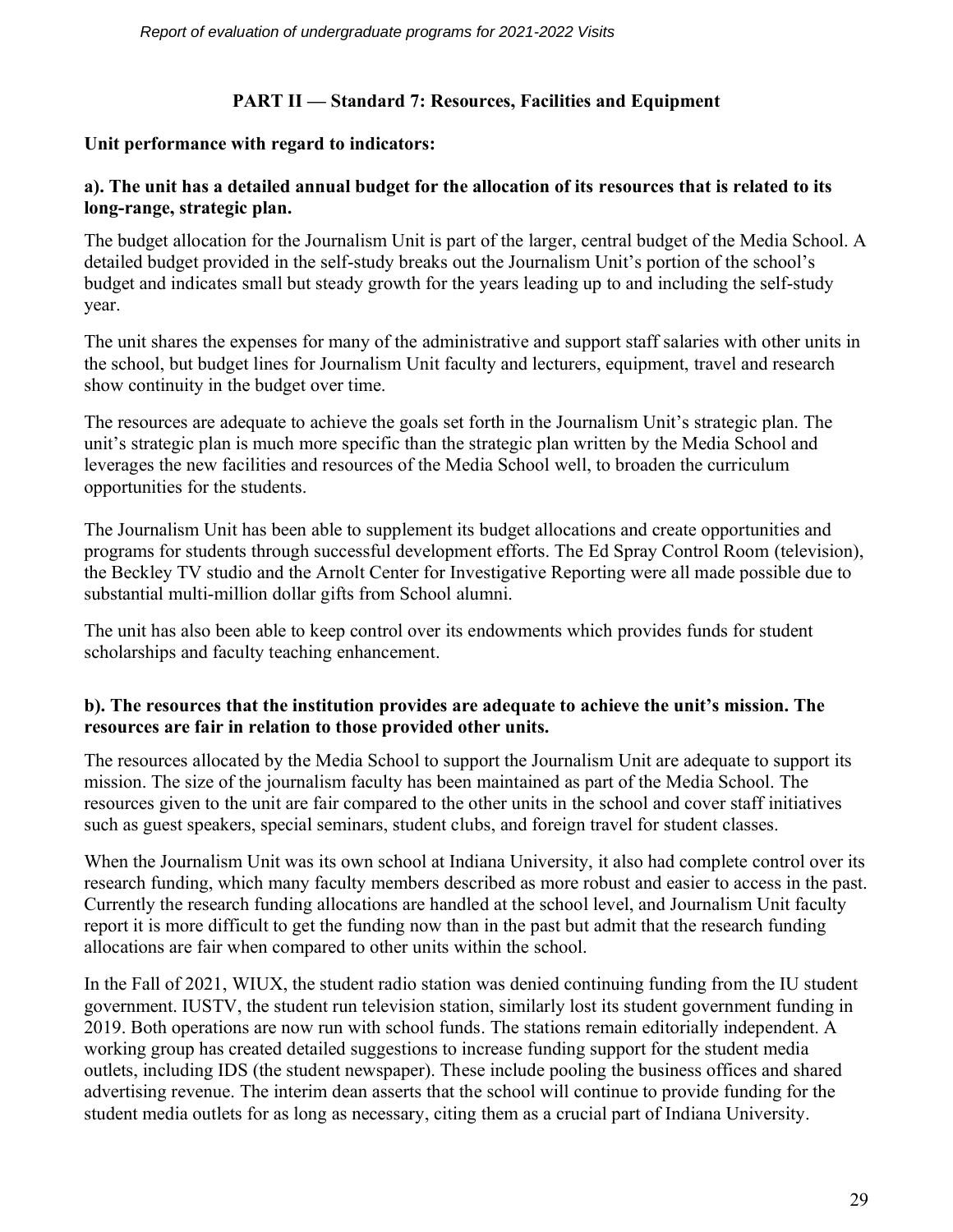# **c). The facilities of the unit enable and promote effective scholarship, teaching and learning.**

The Journalism Unit is housed with the other units from the Media School in Franklin Hall, a former library that underwent a \$21 million renovation. At the center of the building is a three-story Commons with a 24-by-12 foot video screen and numerous seating options for students to gather, watch news and sports on the screens, or work together or visit at tables.

While the renovated building can be initially difficult to navigate, what is found throughout the building is impressive. Numerous collaborative spaces and meeting spaces can be found throughout the building, as well as many classrooms outfitted with touchscreens, computers with Adobe suite, projectors, and software that allow students to share their work on screens and monitors with an app on their phone.

The building is also home to a media screening room with theater seating and a 14-foot screen, a multimedia lab with 40 iMac workstations open Sunday through Friday, a large and small television studio with fully digital control rooms and robotic cameras, a green-screen performance studio, virtual reality game-design labs, two large audio production studios, 16 video editing suites, and 14 audio suites.

All student media facilities can be found in Franklin Hall, including the IDS student newspaper newsroom and offices, the student-run radio station, and studios for IUSTV newscasts.

# **d). The institution and the unit provide faculty and students with equipment or access to equipment to support its curriculum and the research, creative and professional activities of the faculty**.

Franklin Hall has an equipment check-out facility that gives students access to professional level Sony video and Canon DSLR still cameras, Tascam and Marantz audio field recording equipment, numerous types of microphones, and lighting equipment. The equipment can be reserved online and most of it checked out for 48 hours. Students report the equipment is always available and in good working order. Much of the equipment is reserved for class sections that will require its use.

One complaint from numerous faculty members involved the budgetary caps on computer equipment for faculty members. Many unit faculty members involved in creative production or teaching film or video require higher-end computers than the school allowance for computers will cover. Faculty members report being asked to use funds from their dedicated research account that is supposed to support their research and teaching needs to make up the difference in cost for the computers they need to teach their class or grade their coursework.

# **e). The institution and the unit provide sufficient library and information resources to support faculty and student research and professional development.**

The unit or school do not have their own dedicated library in Franklin Hall but do share a dedicated librarian with other schools at the university's main library (Herman B Wells Library). One faculty member believes the librarian assigned to the Media School is "clearly spread too thin" but other faculty members say the librarian is helpful, or that they do not find a need to use the library. Students report the online search system for the library is easy to navigate and they are able to acquire the research materials they need.

Students say the main reason they go to the library is to read national newspapers for free, but also say the librarians are "super helpful" in assisting them with searches and locating research material or archived newspaper articles.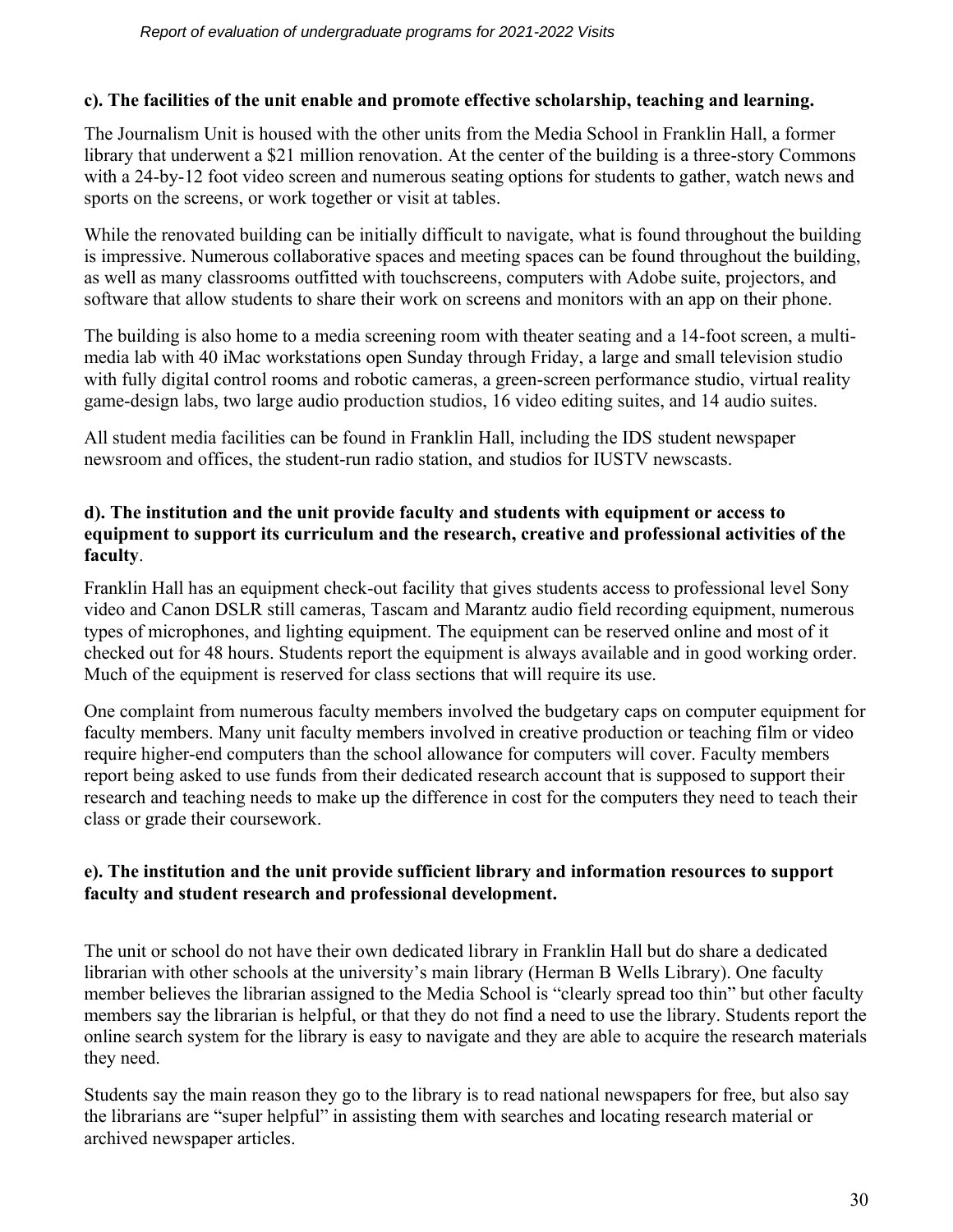#### **SUMMARY:**

The Journalism Unit's budget is part of the Media School's budget as a whole. The Journalism Unit's portion of the budget is stable and adequate for the unit to achieve its mission. The unit has had very successful development efforts that allowed it to fund modernized studios and an outstanding investigative unit. The facilities and equipment available to the students are modern and abundant. Library services are adequate and meet the needs of the unit and its students.

Overall evaluation, compliance/non-compliance: **COMPLIANCE**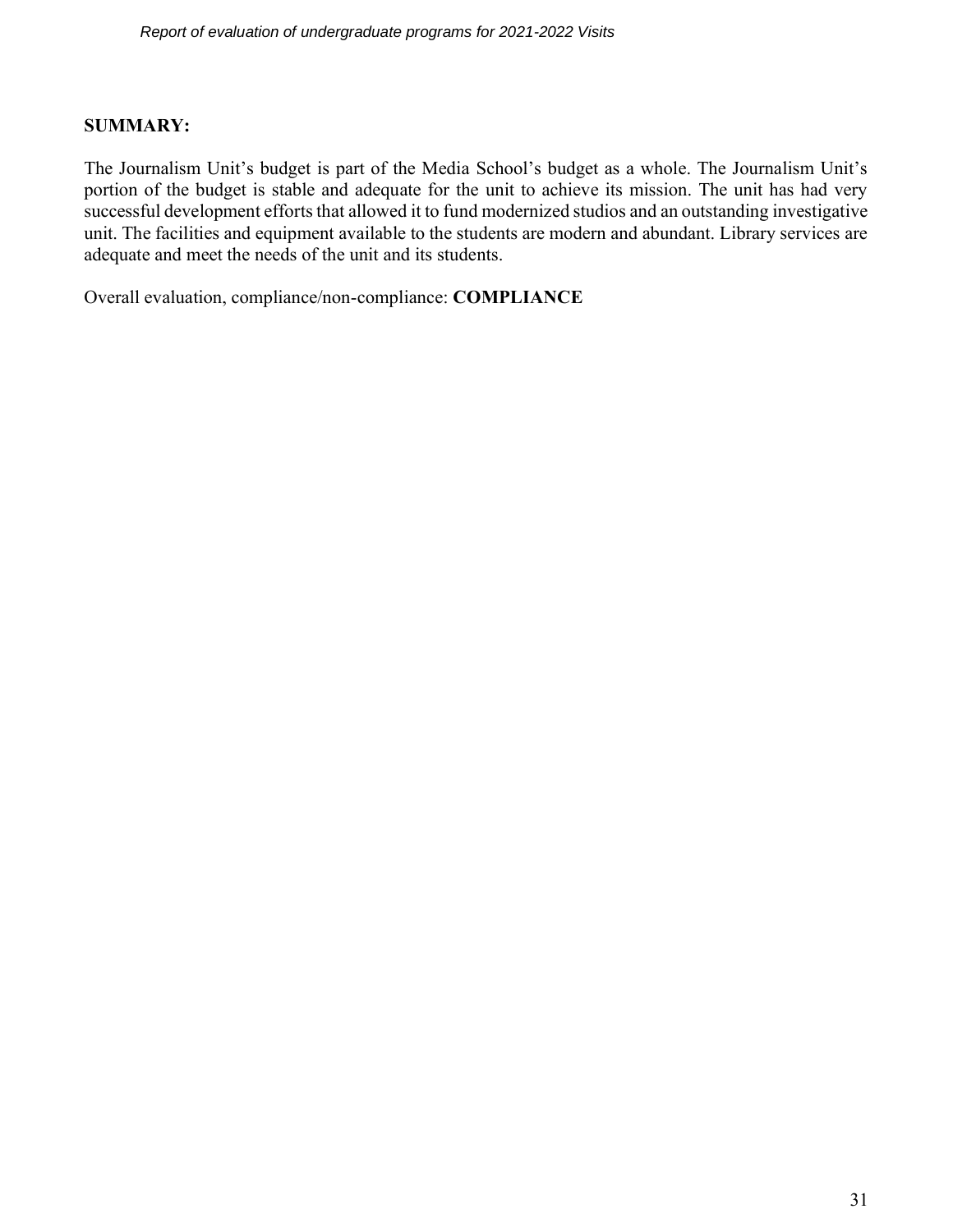# **PART II — Standard 8: Professional and Public Service**

# **Unit performance with regard to indicators:**

# **a). The unit consults and communicates regularly with its alumni and is actively engaged with alumni, professionals and professional associations to keep curriculum and teaching, whether onsite or online, current and to promote the exchange of ideas.**

Despite its long and rich history with hundreds of influential alumni, the move to the Media School means that the alumni outreach and communication is now officially housed within the school and not the unit. For example the school has a dean's advisory board as well as a school alumni board and a school alumni association. Many of those on the advisory and alumni boards are graduates of journalism when it was a stand-alone school. So while the school regularly consults and communicates with its alumni (the Media School publishes an e-newsletter, Media School Memo), all outreach and engagement is now done through the school rather than the unit.

Nevertheless, many recent alumni say they are pleased by the outreach from the school and say they enjoy keeping tabs on alums from other units within the school. Many local alums also frequently visit the unit to talk to classes or discuss ideas with faculty.

# **b). The unit provides leadership in the development of high standards of professional practice through such activities as offering continuing education, promoting professional ethics, evaluating professional performance, and addressing communication issues of public consequence and concern.**

The unit provides leadership in a number of important areas from running a speaker series that brings national and internationally known speakers to campus, running the Roy Howard National Collegiate Reporting Competition, and founding the Center for International Media Law and Policy Studies. Among its other activities, it is home to the Indiana Journalism Hall of Fame and the National Sports Journalism Center.

# **c). The unit contributes to the improvement of journalism and mass communication as academic disciplines by supporting the faculty's involvement in academic associations and related activities.**

Members of the unit have leadership positions in a number of journalism and mass communication organizations ranging from AEJMC to the American Journalism Historians Association. They also serve as editors or editorial board members of a number of prestigious journals like the Journal of Public Relations Research, Mass Communication and Society and the Journal of Media Law & Ethics.

# **d). The unit contributes to its communities through unit-based service projects and events, service learning of its students and civic engagement of its faculty.**

Thanks to a \$6 million donation from an alumnus, the Michael I. Arnolt Center for Investigative Journalism was formed in 2019. Though it operates independently from the university, the center is dedicated to educating students in investigative reporting techniques and creating original journalism through a working newsroom. The center provides finished stories to media outlets free of charge. A unit faculty member also led two day-long "Making News" community forums designed to bolster public understanding of journalism.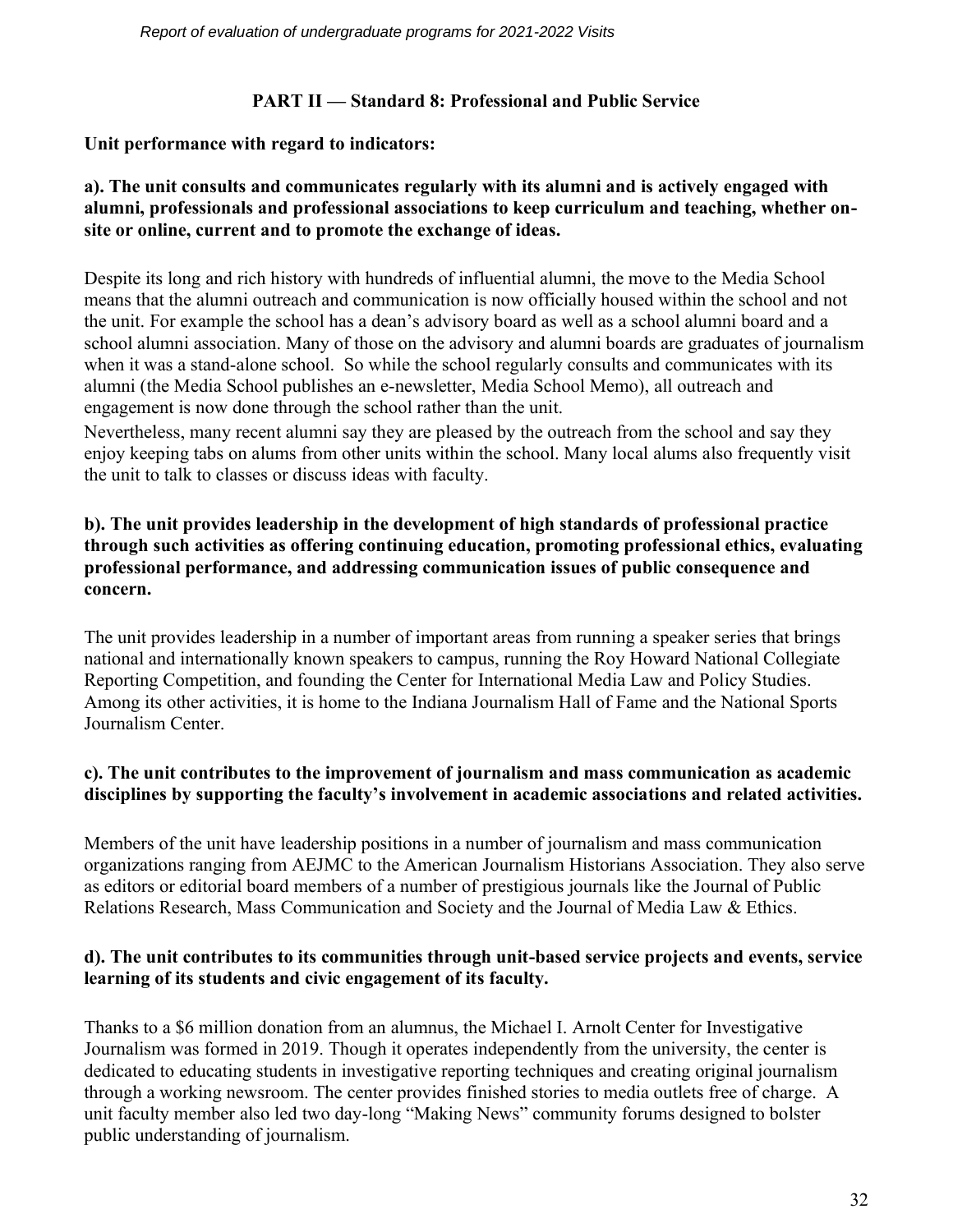# **e). The unit supports scholastic journalism through such activities as faculty workshops, visiting lectures and critiques of student work.**

The unit has a tremendous history of working with scholastic journalism, having started one of the oldest high school journalism institutes back in 1947. Prior to the pandemic, in the summer of 2019, the unit had 242 students enrolled for two 5-day sessions. The school also provides five day workshops for high school teachers. The school also supports scholastic journalism through its continuing relations with the Indiana High School Press Association, where IU faculty frequently present sessions and serve as judges. In the summer of 2019 the school also hosted an on campus camp for 14 middle school Girl Scouts.

In addition, the school annually hosts the IU Bee, the regional qualifier for the Scripps National Spelling Bee.

# **SUMMARY:**

The unit has a long and strong history of engaging with outside constituencies in promoting the values of journalism and public relations. That has not changed since joining the Media School. Alumni continue to feel valued and faculty continue to be leaders in professional and public service as well as scholarly endeavors.

Overall evaluation, compliance/non-compliance: **COMPLIANCE**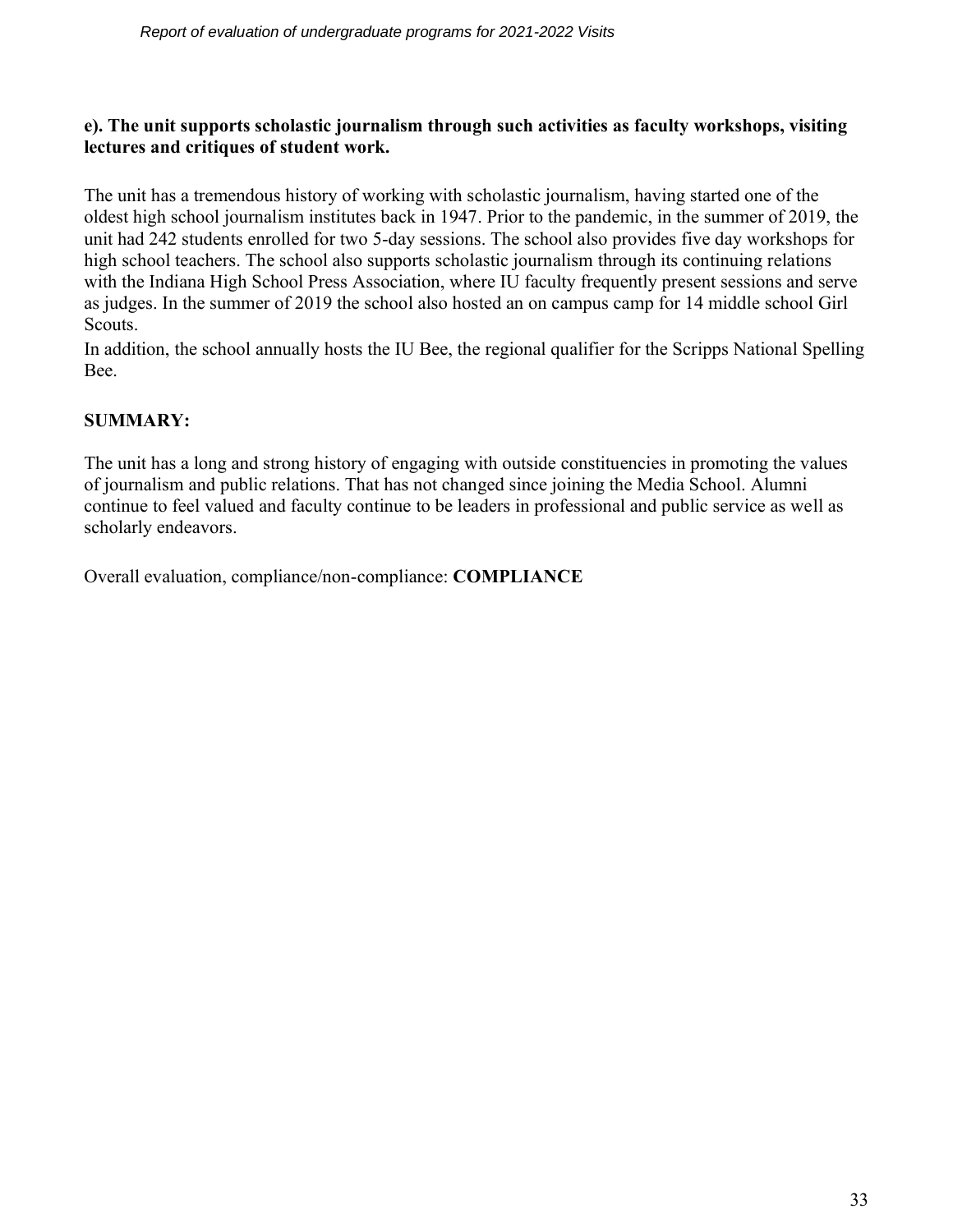# **PART II — Standard 9: Assessment of Learning Outcomes**

# **Unit performance with regard to indicators:**

*The Accrediting Committee and Council seek site-team reports on assessment that are appropriately detailed for a judgment on compliance that is informed, fair and consistent from one team to another. Please respond to each of these questions in your report on indicators (a), (b) and (c):* **a). The unit defines the goals for learning that students must achieve, including the "Professional Values and Competencies" of the Council.**

• Who is in charge of the assessment program (e.g., administrator, sequence coordinator or faculty committee)?

Currently the unit does not have a committee, coordinator or administrator for assessment. At the time of this writing, unit faculty members Teresa White and Bonnie Layton form an ad hoc committee that is preparing a proposal to create a standing committee for assessment. The proposal will include recommendations for conducting assessments each semester. It also will propose additional faculty involvement in creating assessment rubrics as well as connecting to the Walter Center for Career Achievement to collect unit-specific data. The committee will deliver its proposal at a December 2021 faculty meeting.

• How has the unit verified that core and required courses cover all 12 of ACEJMC's professional values and competencies?

The Journalism Unit created and formally adopted separate and distinct assessments, though not plans, for its News Reporting & Editing and PR concentrations in 2019. The 2019 assessment for the unit's News Reporting & Editing concentration assesses and maps courses and learning outcomes across core and required courses to cover all 12 of ACEJMC's values and competencies. The unit's 2019 assessment for the PR concentration maps courses and learning outcomes using PR professional industry standards and inputs.

The two 2019 assessments of the News Reporting & Editing and PR concentrations were not part of a formal assessment plan. Assessment currently is managed by an undergraduate curriculum committee in the school not in the unit and not tied to ACEJMC values and competencies. Both the Covid-19 pandemic and the need for continued discussions and reviews to integrate with the Media School governance and procedures have contributed to the assessment plan delay.

• How has the unit ensured that the syllabuses for these courses state learning outcomes that address the values and competencies appropriate for each course?

While the unit faculty and director support a culture of continual improvement and iteration in the curriculum including in course syllabi, the unit does not have an on-going, formal assessment process in place at the current time. The 2019 assessments incorporated in-depth syllabus reviews. This means that a significant amount of work connecting syllabi development and assessments to an assessment plan appears to be in place at this time.

# **b). The unit has a written assessment plan that uses multiple direct and indirect measures to assess student learning.**

• What direct measures of assessment does the unit use, where in the curriculum and when?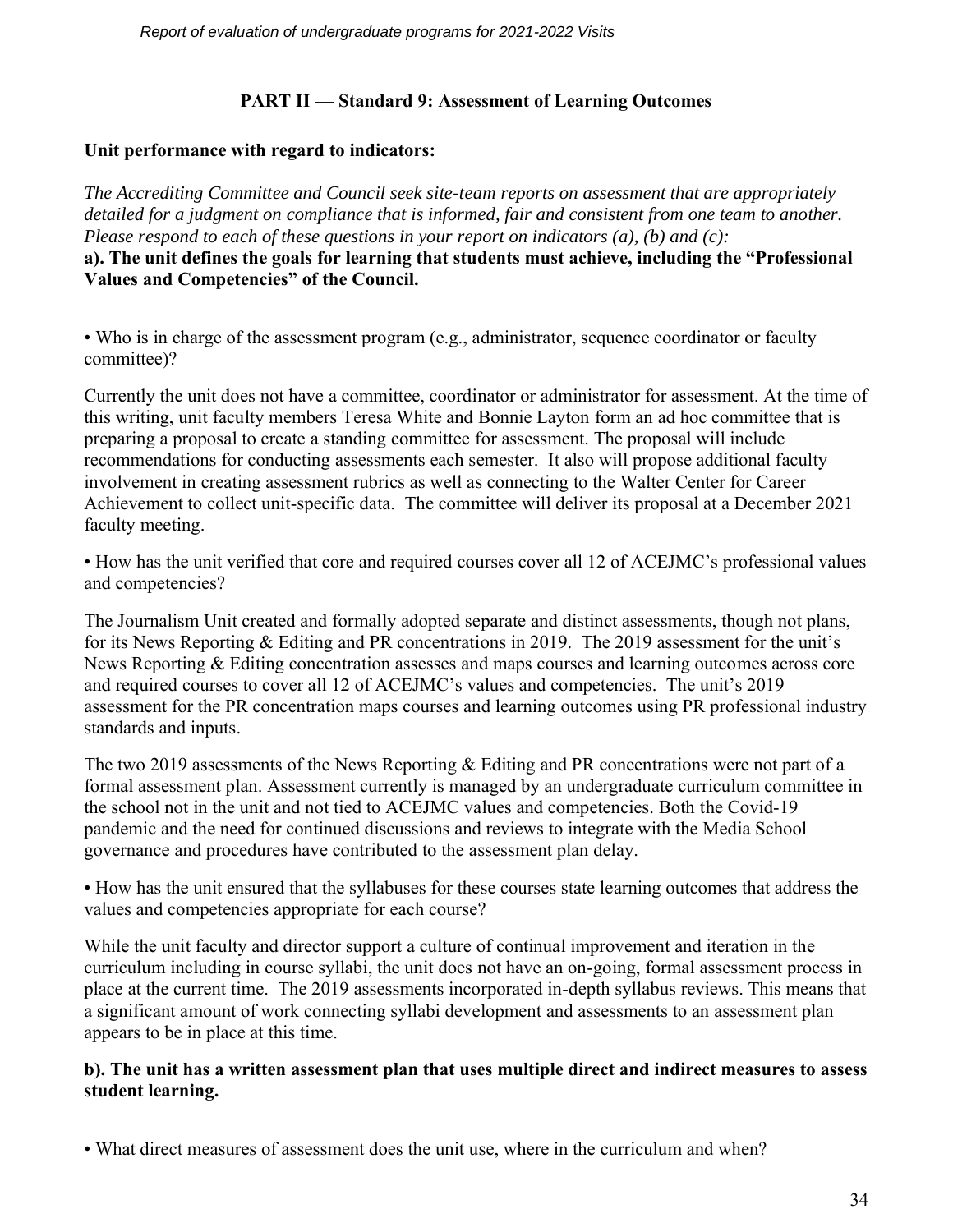The unit's 2014 assessment plan adopted prior to its integration into The Media School has not been updated.

• What indirect measures does it use, where and when?

The unit's 2014 assessment plan adopted prior to its integration into The Media School has not been updated.

• Are these measures effective for assessing ACEJMC's professional values and competencies?

It appears that ACEJMC professional values and competencies will be considered in an assessment plan for the News Reporting  $&$  Editing concentration when the unit creates this plan. It is not clear if ACEJMC professional values and competencies will be foundational for assessing the PR concentration.

# **c). The unit collects and reports data from its assessment activities and applies the data to improve curriculum and instruction.**

• How does the unit collect and analyze the findings and identify unsatisfactory learning of specific values and competencies?

The unit currently does not have an assessment plan. However, some on the faculty and in the unit are actively engaged in informal and formal reviews of the curriculum.

• What specific values and competencies had graduating classes not mastered satisfactorily?

The 2019 assessments evidenced, for example, the need for curriculum to adapt to evolving media environments and to demands of the unit within a Media School structure for broad-based skills in multimedia platforms, visual media and writing. These needs resulted in the revision of former unit core curriculum courses focused primarily on news writing to a new sequence of courses called "Story Lab" 1-IV to replace previous writing and visual communications courses. Story Lab I was taught for the first time in Fall 2021. When created, an assessment plan will include Story Lab courses. This is an example of positive and effective progress of the unit to continue to meld its curriculum to Media School needs.

• How does the unit decide how to address these areas of concern and what actions did it take to do so?

The 2019 assessments for News Reporting & Editing and the PR concentrations produced insights and concerns, also revisions to curriculum. A formal assessment plan will build on these learnings and analysis.

• How does the unit evaluate whether its actions overcame the weaknesses in student learning and what were the results?

No assessment plan is currently in place.

• Was the program of data analysis and action effective for identifying and overcoming unsatisfactory student learning?

No assessment plan is currently in place.

#### **d). The unit maintains contact with the alumni to assess these experiences in the professions and to provide suggestions for improving curriculum and instruction.**

Alumni were involved in contributing feedback and input in the 2019 assessments.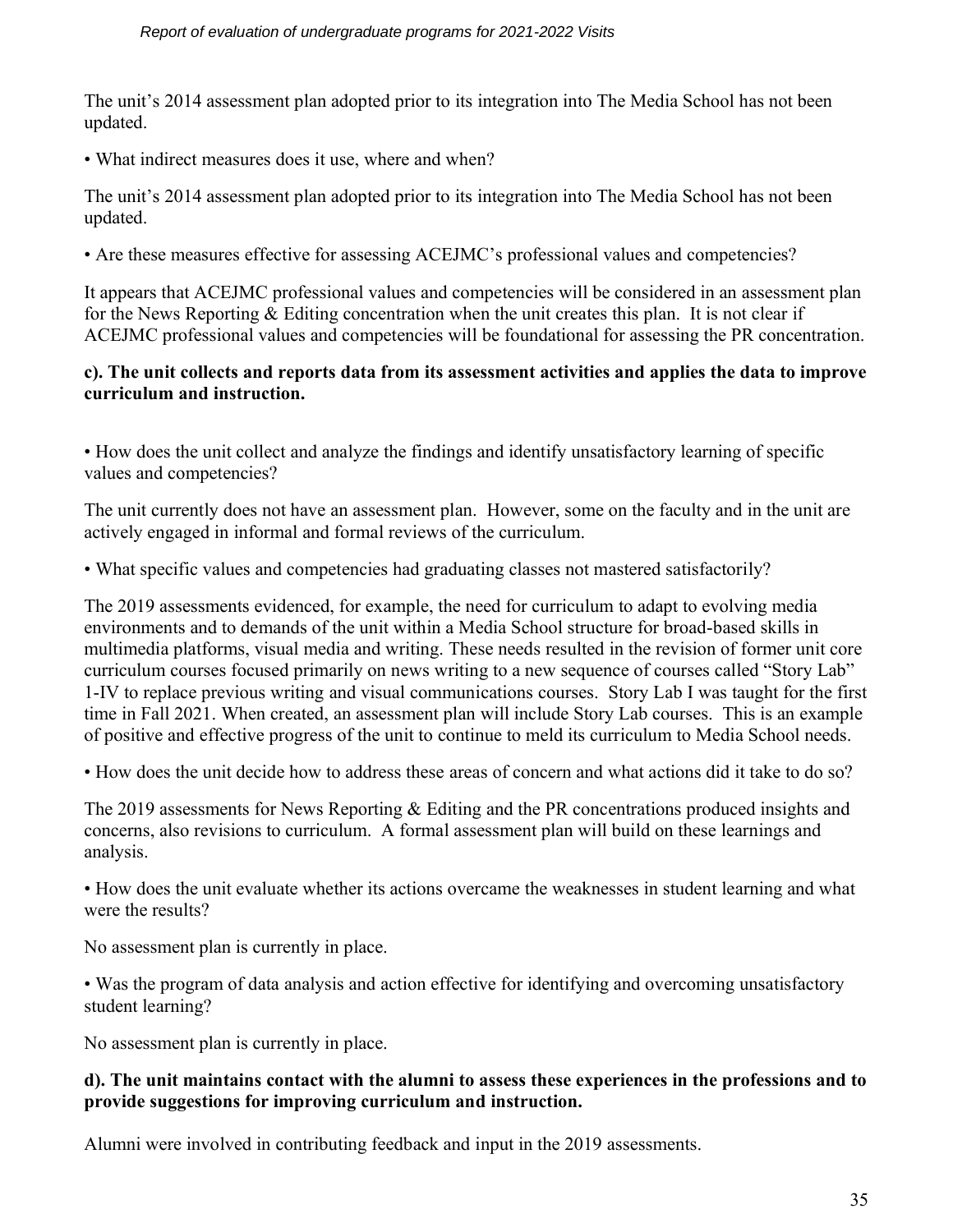#### **e). The unit includes members of journalism and mass communication professions in its assessment process.**

The unit included members of the journalism and mass communications professions in the feedback and development of its 2019 plans.

**SUMMARY:** The unit does not currently have an assessment plan. The unit invested significant effort to produce detailed assessments in 2019 for the News Editing & Reporting and PR concentrations undertaken due to mandates of The Media School to review, assess and evolve its curriculum. The News Editing & Reporting concentration assessment maps against ACEJMC values and competencies while the PR concentration assessment maps against industry and professional standards. Neither of these assessments have moved forward into formal assessment plans at this point.

Overall evaluation compliance/non-compliance: **NON-COMPLIANCE**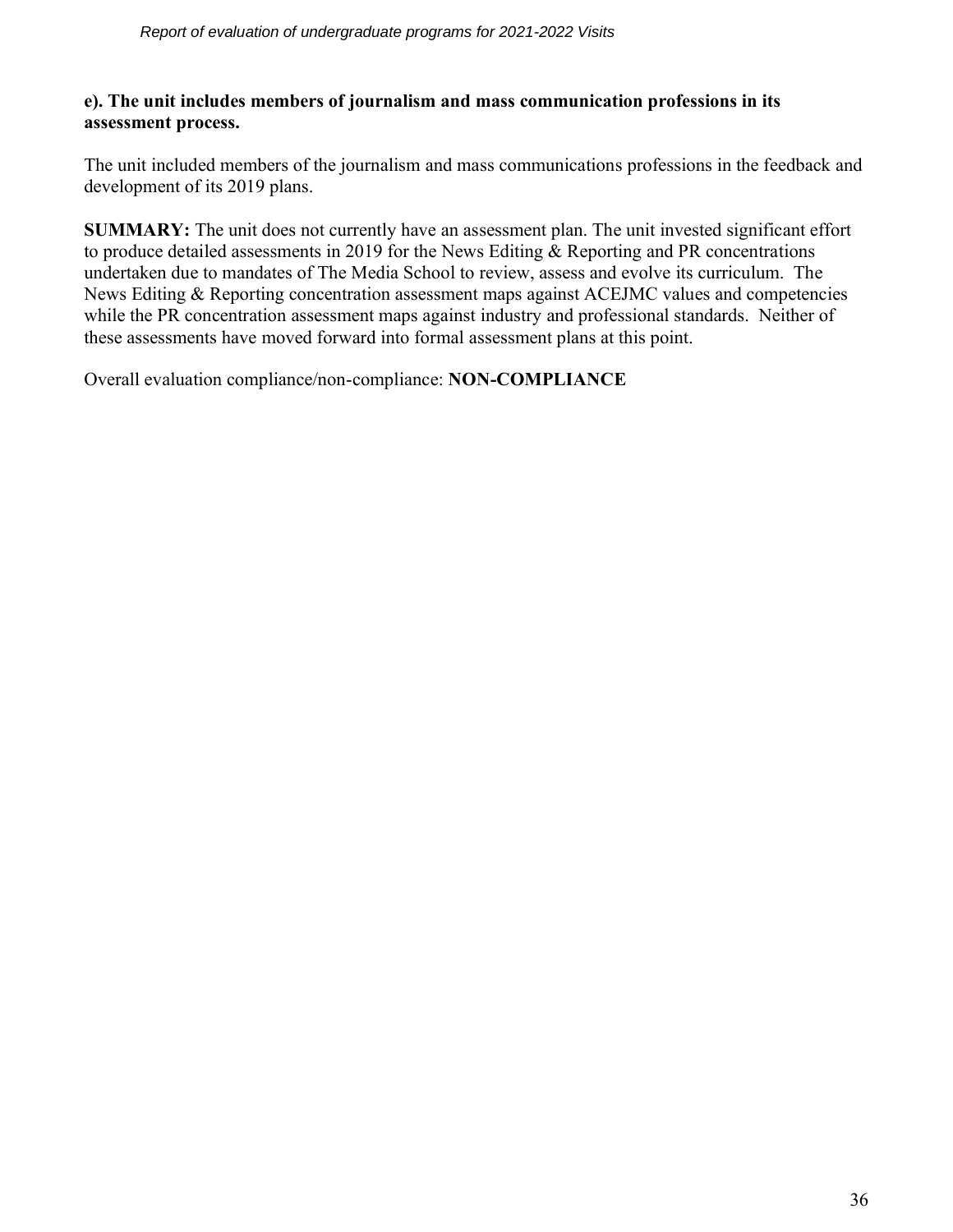# **PART III: Summary by site visit team**

1)Summarize the strengths and weaknesses of the unit.

# **Strengths:**

Award-winning students who do very well in national competitions and engage with student media Strong leadership that has guided the unit's integration into the Media School Newly refurbished \$21 million building with an abundance of modern, professional equipment Accomplished alumni and faculty

# **Weaknesses**

Lack of diversity on the faculty and staff and failure to infuse diversity and inclusion into many parts of the curriculum

Failure to create a formal assessment plan that adopts ACEJMC values and competencies Losing control of what had been its own budget due to the merger into the Media School Decision to forgo integrating advertising into the unit alongside public relations

# **2) List the standards with which the unit is not in compliance.**

Standard 3: Diversity and Inclusiveness

Standard 9: Assessment of Learning Outcomes

# **3) Summarize the problems or deficiencies that should be addressed before the next evaluation (i.e., related to non-compliance with standards).**

Lack of diversity on the faculty and staff and failure to infuse diversity and inclusion into many parts of the curriculum

Failure to have an assessment plan or to adopt the ACEJMC values and competencies.

4) In the case of a recommendation for provisional accreditation, list the deficiencies that should be addressed before the provisional status can be removed.

Lack of diversity on the faculty and staff and failure to infuse diversity and inclusion into many parts of the curriculum

Failure to have an assessment plan or to adopt the ACEJMC values and competencies

5) In the case of a recommendation for denial of accreditation, clearly and fully explain the reasons that led to the recommendation.

6) If the unit was previously accredited, summarize the significant deficiencies noted in the previous report and the actions taken to correct them. If the unit was in noncompliance in the same standard(s) on